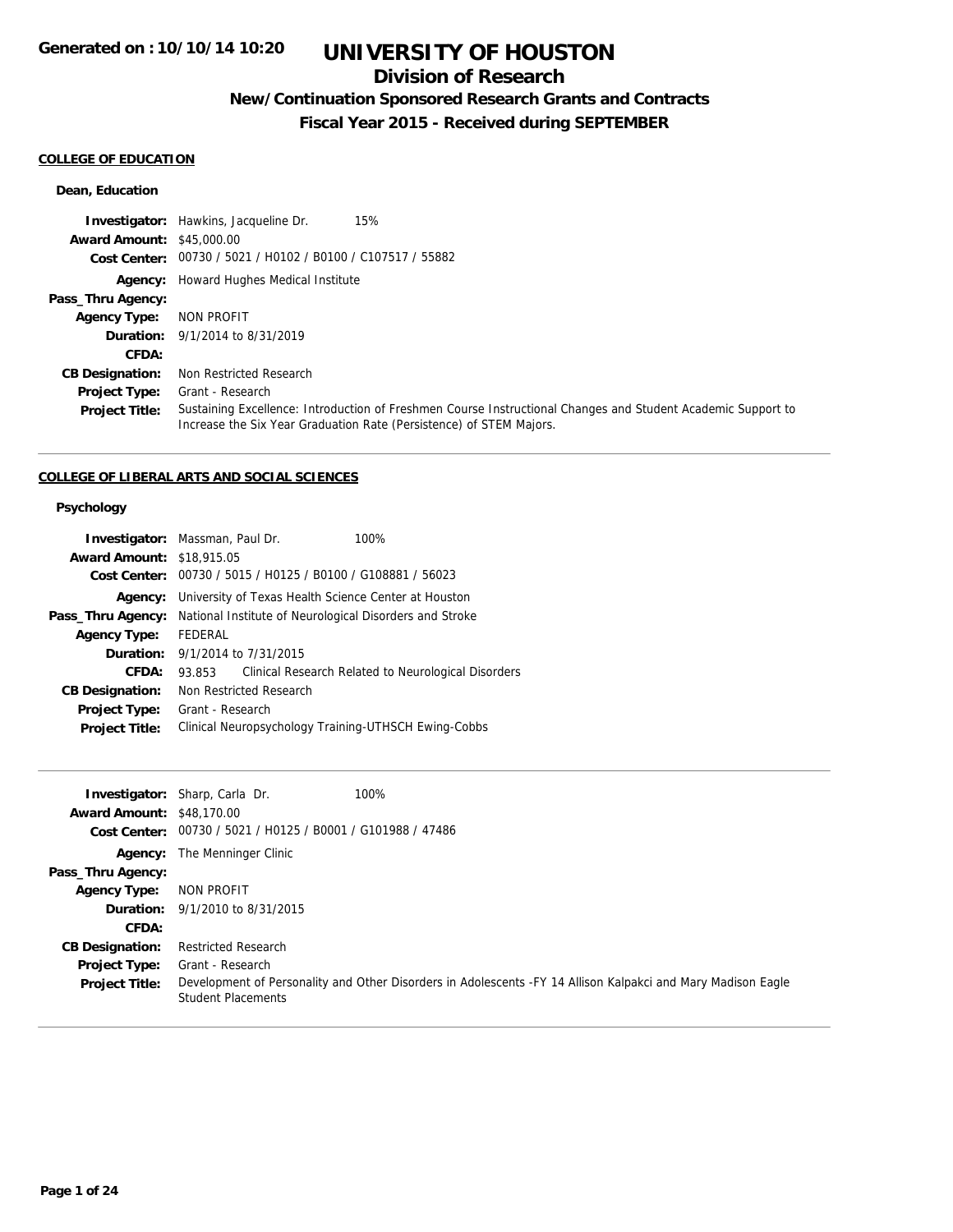## **Division of Research**

## **New/Continuation Sponsored Research Grants and Contracts**

**Fiscal Year 2015 - Received during SEPTEMBER**

### **COLLEGE OF LIBERAL ARTS AND SOCIAL SCIENCES**

## **Psychology**

|                                  | 100%<br><b>Investigator:</b> Massman, Paul Dr.                                 |
|----------------------------------|--------------------------------------------------------------------------------|
| <b>Award Amount: \$20,215,00</b> |                                                                                |
|                                  | Cost Center: 00730 / 5016 / H0125 / B0100 / G108884 / 56068                    |
| Agency:                          | University of Texas Health Science Center at Houston                           |
| Pass_Thru Agency:                |                                                                                |
| <b>Agency Type:</b>              | <b>STATE</b>                                                                   |
|                                  | <b>Duration:</b> 9/1/2014 to 8/31/2015                                         |
| CFDA:                            |                                                                                |
| <b>CB Designation:</b>           | Non Restricted Research                                                        |
| <b>Project Type:</b>             | Grant - Research                                                               |
| <b>Project Title:</b>            | Clinical Neuropsychology Training-UTHSCH Breier: Student - Emily Huston-Warren |
|                                  |                                                                                |

|                                  | 100%<br><b>Investigator:</b> Massman, Paul Dr.                                                         |
|----------------------------------|--------------------------------------------------------------------------------------------------------|
| <b>Award Amount: \$21,507.00</b> |                                                                                                        |
|                                  | Cost Center: 00730 / 5022 / H0125 / B0100 / G108873 / 56059                                            |
|                                  | <b>Agency:</b> Houston Neuropsychology Group                                                           |
| Pass_Thru Agency:                |                                                                                                        |
| <b>Agency Type:</b>              | PROFIT                                                                                                 |
|                                  | <b>Duration:</b> 9/1/2014 to 8/31/2015                                                                 |
| CFDA:                            |                                                                                                        |
| <b>CB Designation:</b>           | Non Restricted Research                                                                                |
| <b>Project Type:</b>             | Grant - Research                                                                                       |
| <b>Project Title:</b>            | Clinical Neuropsychology Training-Houston Neuropsychology Group-Largen/Davis: Student - Marika Faytell |

|                                  | <b>Investigator:</b> Carlson, Coleen Dr.<br>6%                                                          |
|----------------------------------|---------------------------------------------------------------------------------------------------------|
| <b>Award Amount: \$74,751.90</b> |                                                                                                         |
|                                  | Cost Center: 00730 / 5013 / H0500 / B0001 / G103586 / 49817                                             |
|                                  | <b>Agency:</b> Centers for Disease Control                                                              |
| Pass_Thru Agency:                |                                                                                                         |
| <b>Agency Type:</b>              | FEDERAL                                                                                                 |
|                                  | <b>Duration:</b> 9/30/2011 to 9/29/2015                                                                 |
| <b>CFDA:</b>                     | Affordable Care Act (ACA) Childhood Obesity Research Demonstration<br>93.535                            |
| <b>CB Designation:</b>           | <b>Restricted Research</b>                                                                              |
| <b>Project Type:</b>             | Grant - Research                                                                                        |
| <b>Project Title:</b>            | Best Evaluation Tools & Techniques for Effective Recommendations for Policies (BETTER Policy Decisions) |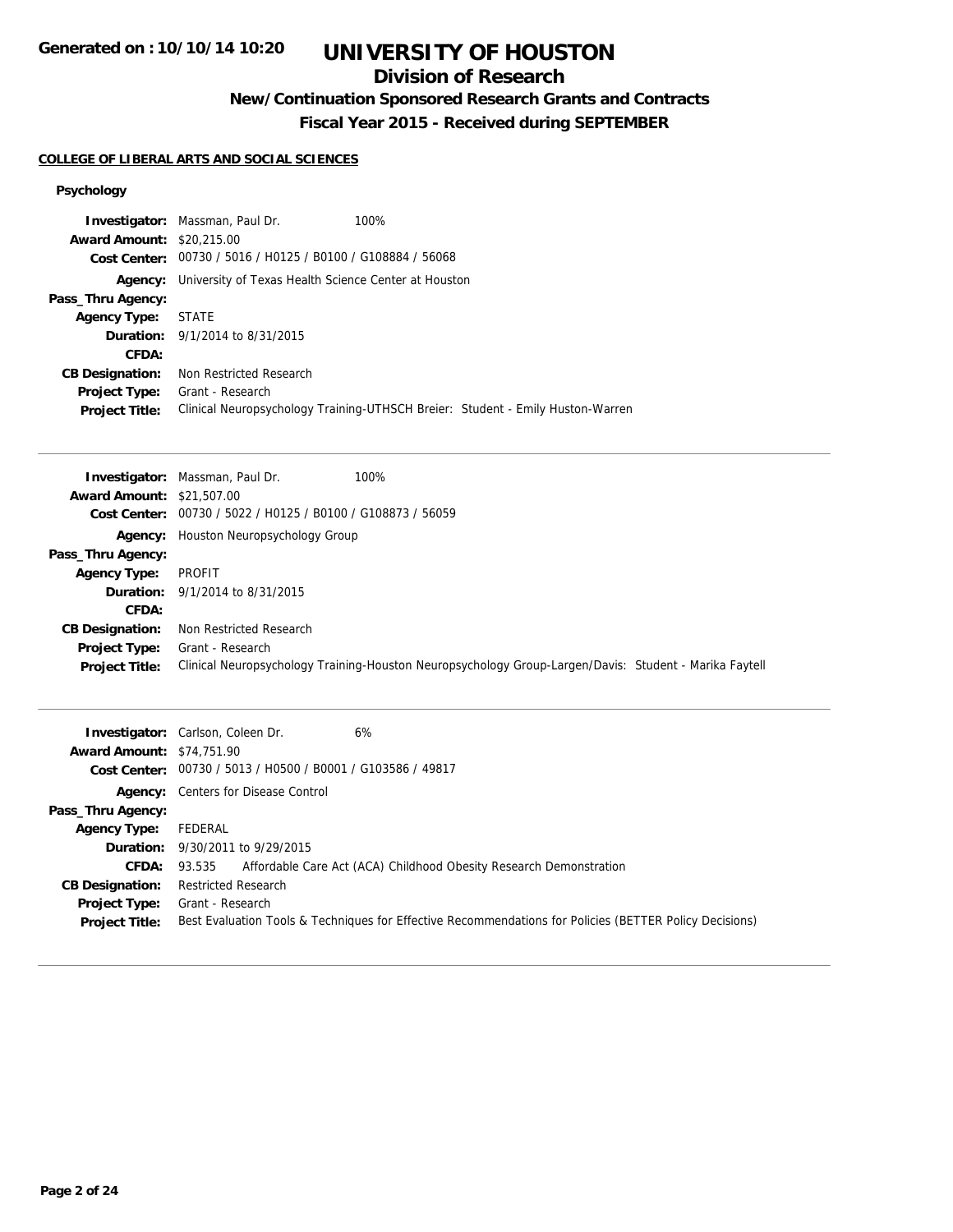## **Division of Research**

## **New/Continuation Sponsored Research Grants and Contracts**

## **Fiscal Year 2015 - Received during SEPTEMBER**

#### **COLLEGE OF LIBERAL ARTS AND SOCIAL SCIENCES**

## **Psychology**

|                                  | <b>Investigator:</b> Massman, Paul Dr.<br>100%                                                                                                             |
|----------------------------------|------------------------------------------------------------------------------------------------------------------------------------------------------------|
| <b>Award Amount: \$21,441.00</b> |                                                                                                                                                            |
|                                  | Cost Center: 00730 / 5013 / H0125 / B0100 / G108883 / 56039                                                                                                |
|                                  | Agency: Michael E. DeBakey Veterans Affairs Medical Center                                                                                                 |
| Pass_Thru Agency:                |                                                                                                                                                            |
| <b>Agency Type:</b>              | FEDERAL                                                                                                                                                    |
|                                  | <b>Duration:</b> 9/1/2014 to 8/31/2015                                                                                                                     |
| <b>CFDA:</b>                     | Veterans State Hospital Care<br>64.016                                                                                                                     |
| <b>CB Designation:</b>           | Non Restricted Research                                                                                                                                    |
| <b>Project Type:</b>             | Grant - Research                                                                                                                                           |
| <b>Project Title:</b>            | Clinical Neuropsychology Training-Michael E. DeBakey Veterans Affairs Medical Center, Neurology Care Line-Collins:<br>Student - William Alexander Alverson |

### **COLLEGE OF NATURAL SCIENCES AND MATHEMATICS**

### **Biology/Biochemistry**

|                                   | <b>Investigator:</b> Cooper, Tim Dr.<br>100%                                                  |
|-----------------------------------|-----------------------------------------------------------------------------------------------|
| <b>Award Amount: \$150,000.00</b> |                                                                                               |
|                                   | Cost Center: 00730 / 5013 / H0104 / B0001 / G108241 / 56041                                   |
|                                   | <b>Agency:</b> National Institute of Food and Agriculture - USDA                              |
| Pass_Thru Agency:                 |                                                                                               |
| <b>Agency Type:</b>               | FEDERAL                                                                                       |
|                                   | <b>Duration:</b> 9/1/2014 to 8/31/2016                                                        |
| <b>CFDA:</b>                      | Agriculture and Food Research Initiative (AFRI)<br>10.310                                     |
| <b>CB Designation:</b>            | <b>Restricted Research</b>                                                                    |
| <b>Project Type:</b>              | Grant - Research                                                                              |
| <b>Project Title:</b>             | The Impact of Stored Grain Pest Immunological Dynamics on the Evolution of Pathogen Virulence |

| <b>Award Amount: \$791.25</b>           | 25%<br><b>Investigator:</b> Zhang, Xiaoliu Dr.                                                           |
|-----------------------------------------|----------------------------------------------------------------------------------------------------------|
|                                         | Cost Center: 00730 / 5016 / H0104 / B0001 / G107709 / 54463                                              |
|                                         | <b>Agency:</b> Cancer Prevention and Research Institute of Texas                                         |
| <b>Pass_Thru Agency: State of Texas</b> |                                                                                                          |
| Agency Type:                            | STATE                                                                                                    |
|                                         | <b>Duration:</b> $6/1/2013$ to $5/31/2016$                                                               |
| CFDA:                                   |                                                                                                          |
| <b>CB Designation:</b>                  | <b>Restricted Research</b>                                                                               |
| <b>Project Type:</b>                    | Grant - Research                                                                                         |
| <b>Project Title:</b>                   | Exploration of multi-layer synergy between two novel antitumor agents against hard-to-treat solid tumors |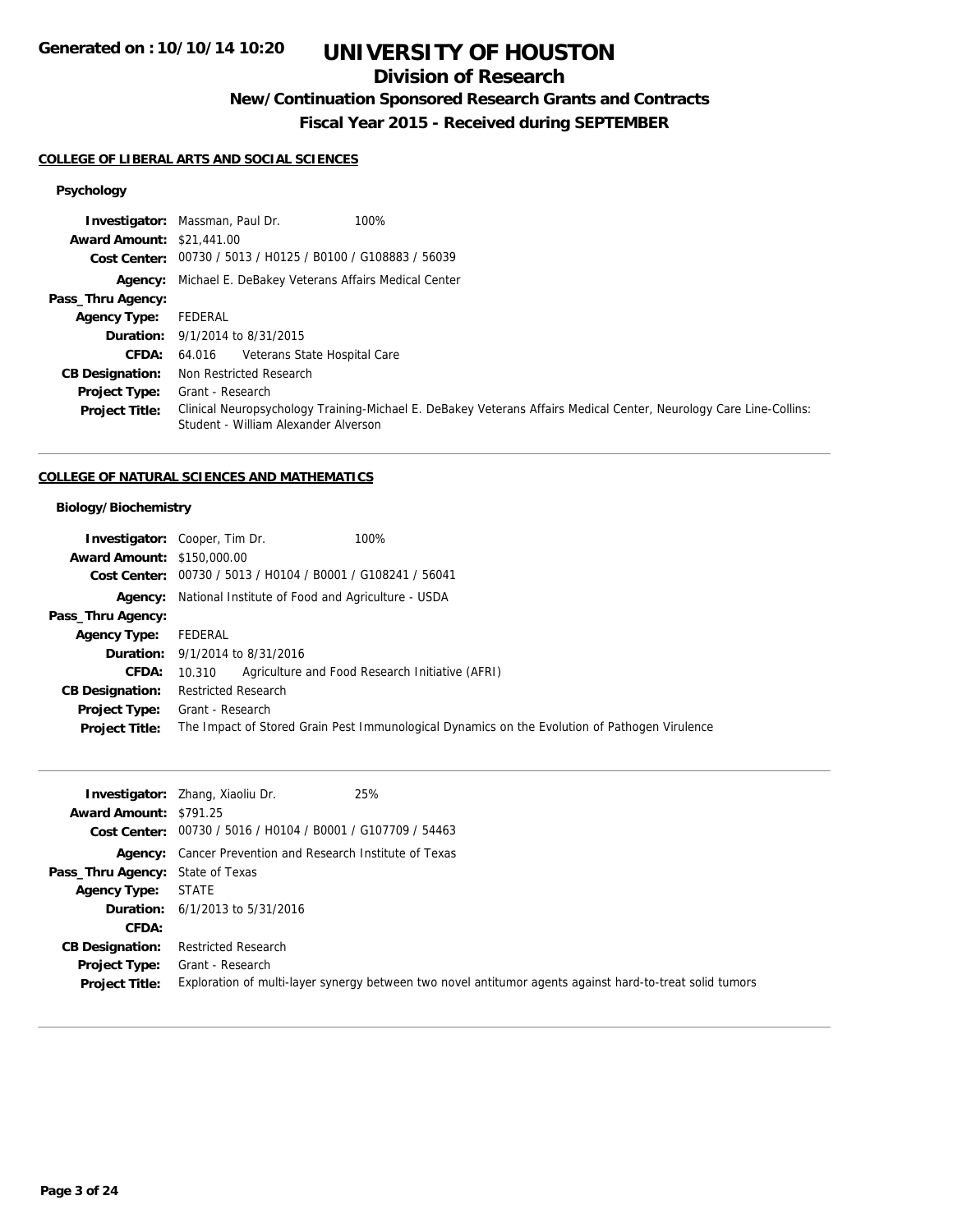## **Division of Research**

**New/Continuation Sponsored Research Grants and Contracts**

**Fiscal Year 2015 - Received during SEPTEMBER**

#### **COLLEGE OF NATURAL SCIENCES AND MATHEMATICS**

### **Biology/Biochemistry**

|                                  | <b>Investigator:</b> Bose, Rathindra Dr.<br>50%                                                          |
|----------------------------------|----------------------------------------------------------------------------------------------------------|
| <b>Award Amount: \$1,582.50</b>  |                                                                                                          |
|                                  | Cost Center: 00730 / 5016 / H0104 / B0001 / G107709 / 54463                                              |
|                                  | <b>Agency:</b> Cancer Prevention and Research Institute of Texas                                         |
| Pass_Thru Agency: State of Texas |                                                                                                          |
| <b>Agency Type: STATE</b>        |                                                                                                          |
|                                  | <b>Duration:</b> $6/1/2013$ to $5/31/2016$                                                               |
| CFDA:                            |                                                                                                          |
| <b>CB Designation:</b>           | <b>Restricted Research</b>                                                                               |
| <b>Project Type:</b>             | Grant - Research                                                                                         |
| <b>Project Title:</b>            | Exploration of multi-layer synergy between two novel antitumor agents against hard-to-treat solid tumors |

|                                  | 15%<br><b>Investigator:</b> Briggs, James M. Dr.                                                                                                                                    |
|----------------------------------|-------------------------------------------------------------------------------------------------------------------------------------------------------------------------------------|
| <b>Award Amount: \$45,000.00</b> |                                                                                                                                                                                     |
|                                  | Cost Center: 00730 / 5021 / H0102 / B0100 / C107517 / 55882                                                                                                                         |
|                                  | <b>Agency:</b> Howard Hughes Medical Institute                                                                                                                                      |
| Pass_Thru Agency:                |                                                                                                                                                                                     |
| <b>Agency Type:</b>              | NON PROFIT                                                                                                                                                                          |
|                                  | <b>Duration:</b> $9/1/2014$ to $8/31/2019$                                                                                                                                          |
| CFDA:                            |                                                                                                                                                                                     |
| <b>CB Designation:</b>           | Non Restricted Research                                                                                                                                                             |
| <b>Project Type:</b>             | Grant - Research                                                                                                                                                                    |
| <b>Project Title:</b>            | Sustaining Excellence: Introduction of Freshmen Course Instructional Changes and Student Academic Support to<br>Increase the Six Year Graduation Rate (Persistence) of STEM Majors. |

### **Center for Nuclear Receptors and Cell Signaling**

| Award Amount: \$791.25                        | 25%<br><b>Investigator:</b> Zhang, Xiaoliu Dr.<br>Cost Center: 00730 / 5016 / H0104 / B0001 / G107709 / 54463                |
|-----------------------------------------------|------------------------------------------------------------------------------------------------------------------------------|
|                                               | <b>Agency:</b> Cancer Prevention and Research Institute of Texas                                                             |
| <b>Pass_Thru Agency:</b> State of Texas       |                                                                                                                              |
| <b>Agency Type: STATE</b>                     |                                                                                                                              |
|                                               | <b>Duration:</b> $6/1/2013$ to $5/31/2016$                                                                                   |
| CFDA:                                         |                                                                                                                              |
| <b>CB Designation:</b>                        | <b>Restricted Research</b>                                                                                                   |
| <b>Project Type:</b><br><b>Project Title:</b> | Grant - Research<br>Exploration of multi-layer synergy between two novel antitumor agents against hard-to-treat solid tumors |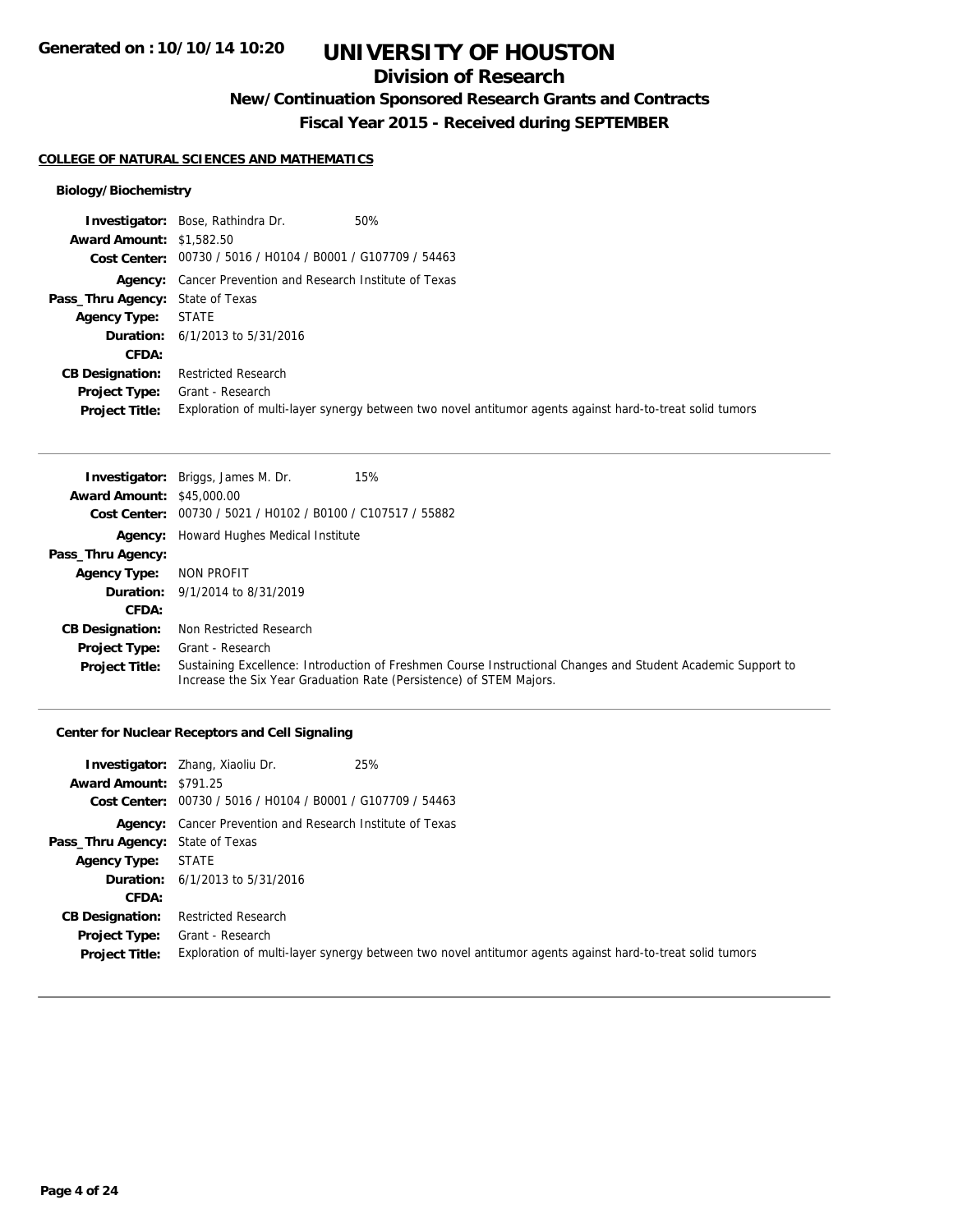## **Division of Research**

## **New/Continuation Sponsored Research Grants and Contracts**

**Fiscal Year 2015 - Received during SEPTEMBER**

## **COLLEGE OF NATURAL SCIENCES AND MATHEMATICS**

## **Chemistry**

|                                  | 15%<br><b>Investigator:</b> Hoffman, David M. Dr.                                                                                                                                   |
|----------------------------------|-------------------------------------------------------------------------------------------------------------------------------------------------------------------------------------|
| <b>Award Amount: \$45,000.00</b> |                                                                                                                                                                                     |
|                                  | Cost Center: 00730 / 5021 / H0102 / B0100 / C107517 / 55882                                                                                                                         |
|                                  | <b>Agency:</b> Howard Hughes Medical Institute                                                                                                                                      |
| Pass_Thru Agency:                |                                                                                                                                                                                     |
| <b>Agency Type:</b>              | NON PROFIT                                                                                                                                                                          |
|                                  | <b>Duration:</b> 9/1/2014 to 8/31/2019                                                                                                                                              |
| <b>CFDA:</b>                     |                                                                                                                                                                                     |
| <b>CB Designation:</b>           | Non Restricted Research                                                                                                                                                             |
| <b>Project Type:</b>             | Grant - Research                                                                                                                                                                    |
| <b>Project Title:</b>            | Sustaining Excellence: Introduction of Freshmen Course Instructional Changes and Student Academic Support to<br>Increase the Six Year Graduation Rate (Persistence) of STEM Majors. |

|                        | <b>Investigator:</b> Miljanic, Ognjen Dr.                   | 100% |
|------------------------|-------------------------------------------------------------|------|
| <b>Award Amount:</b>   | \$25,000.00                                                 |      |
| Cost Center:           | 00730 / 5021 / H0107 / B0001 / C108978 / 56040              |      |
| Agency:                | Research Corporation for Science Advancement                |      |
| Pass_Thru Agency:      |                                                             |      |
| <b>Agency Type:</b>    | FOUNDATION                                                  |      |
|                        | <b>Duration:</b> 11/1/2014 to 10/31/2016                    |      |
| CFDA:                  |                                                             |      |
| <b>CB Designation:</b> | <b>Restricted Research</b>                                  |      |
| <b>Project Type:</b>   | Grant - Research                                            |      |
| <b>Project Title:</b>  | 3D-MoChl: Three-Dimensional Models for Chemistry Instuction |      |
|                        |                                                             |      |

### **Computer Science**

| <b>Investigator:</b> Solorio, Thamar Dr.                       | 100%                                                    |
|----------------------------------------------------------------|---------------------------------------------------------|
| <b>Award Amount:</b><br>\$85,664.00                            |                                                         |
| 00730 / 5013 / H0108 / B0001 / G109036 / 56114<br>Cost Center: |                                                         |
| National Science Foundation<br>Agency:                         |                                                         |
|                                                                |                                                         |
| Agency Type: FEDERAL                                           |                                                         |
| <b>Duration:</b> 8/31/2014 to 12/31/2018                       |                                                         |
| 47.070                                                         | Computer and Information Science and Engineering (CISE) |
| <b>Restricted Research</b>                                     |                                                         |
| Grant - Research                                               |                                                         |
| CAREER: Authorship Analysis Across Domains                     |                                                         |
|                                                                |                                                         |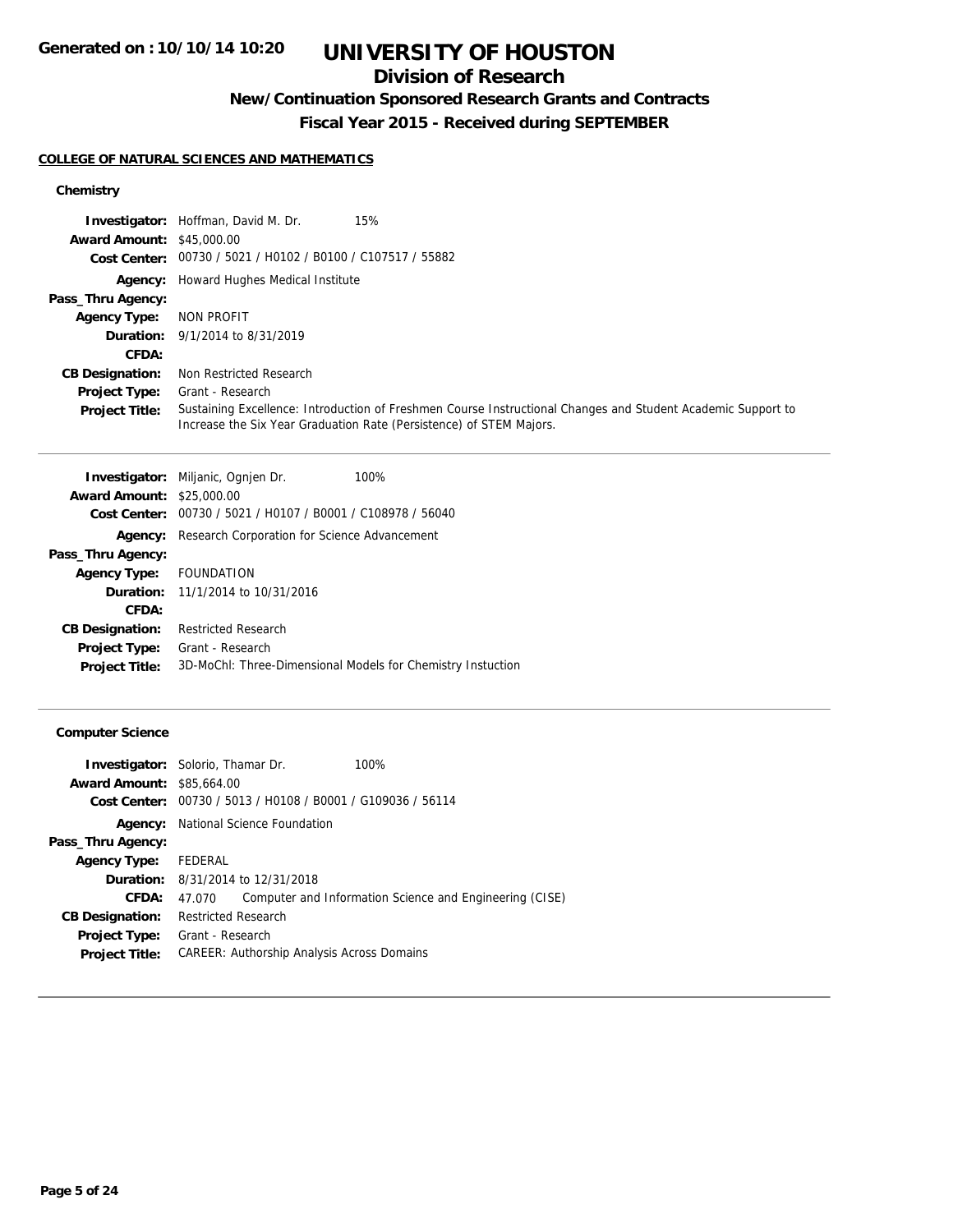## **Division of Research**

## **New/Continuation Sponsored Research Grants and Contracts**

**Fiscal Year 2015 - Received during SEPTEMBER**

## **COLLEGE OF NATURAL SCIENCES AND MATHEMATICS**

#### **Computer Science**

|                                   | 25%<br><b>Investigator:</b> Yun, Changhoon Dr.                                        |
|-----------------------------------|---------------------------------------------------------------------------------------|
| <b>Award Amount: \$145,899.25</b> |                                                                                       |
|                                   | Cost Center: 00730 / 5013 / H0108 / B0100 / G107318 / 55914                           |
| Agency:                           | National Science Foundation                                                           |
| Pass_Thru Agency:                 |                                                                                       |
| <b>Agency Type:</b>               | FEDERAL                                                                               |
|                                   | <b>Duration:</b> 9/1/2014 to 8/31/2017                                                |
| CFDA:                             | 47.076 Education and Human Resources                                                  |
| <b>CB Designation:</b>            | Non Restricted Research                                                               |
| <b>Project Type:</b>              | Grant - Research                                                                      |
| <b>Project Title:</b>             | Preparing Computer Science Students for Global Challenges of the Twenty-first Century |

|                                  | <b>Investigator:</b> Gabriel, Edgar Dr.                          |  | 33%                                                    |
|----------------------------------|------------------------------------------------------------------|--|--------------------------------------------------------|
| <b>Award Amount: \$66,000.00</b> |                                                                  |  |                                                        |
|                                  | Cost Center: 00730 / 5013 / H0108 / B0001 / G105009 / 51679      |  |                                                        |
| Agency:                          | U.S. Department of Energy                                        |  |                                                        |
| Pass_Thru Agency:                |                                                                  |  |                                                        |
| <b>Agency Type:</b>              | FEDERAL                                                          |  |                                                        |
|                                  | <b>Duration:</b> $9/1/2012$ to $8/31/2015$                       |  |                                                        |
| <b>CFDA:</b>                     | 81.049                                                           |  | Office of Energy Research Financial Assistance Program |
| <b>CB Designation:</b>           | <b>Restricted Research</b>                                       |  |                                                        |
| <b>Project Type:</b>             | Co-Op Agreement - Research                                       |  |                                                        |
| <b>Project Title:</b>            | An eXascale PRogramming Environment and System Software (XPRESS) |  |                                                        |

| <b>Award Amount: \$130,500.00</b> | <b>Investigator:</b> Solorio, Thamar Dr.<br>100%<br>Cost Center: 00730 / 5013 / H0108 / B0001 / G109031 / 56115                             |
|-----------------------------------|---------------------------------------------------------------------------------------------------------------------------------------------|
|                                   |                                                                                                                                             |
|                                   | <b>Agency:</b> National Science Foundation                                                                                                  |
| Pass_Thru Agency:                 |                                                                                                                                             |
| <b>Agency Type:</b>               | FEDERAL                                                                                                                                     |
|                                   | <b>Duration:</b> 8/31/2014 to 8/31/2015                                                                                                     |
| <b>CFDA:</b>                      | Computer and Information Science and Engineering (CISE)<br>47.070                                                                           |
| <b>CB Designation:</b>            | <b>Restricted Research</b>                                                                                                                  |
| <b>Project Type:</b>              | Grant - Research                                                                                                                            |
| <b>Project Title:</b>             | HCC: Small: Collaborative Research: Analysis of Language Samples for Detecting Language Impairment in<br>Monolingual and Bilingual Children |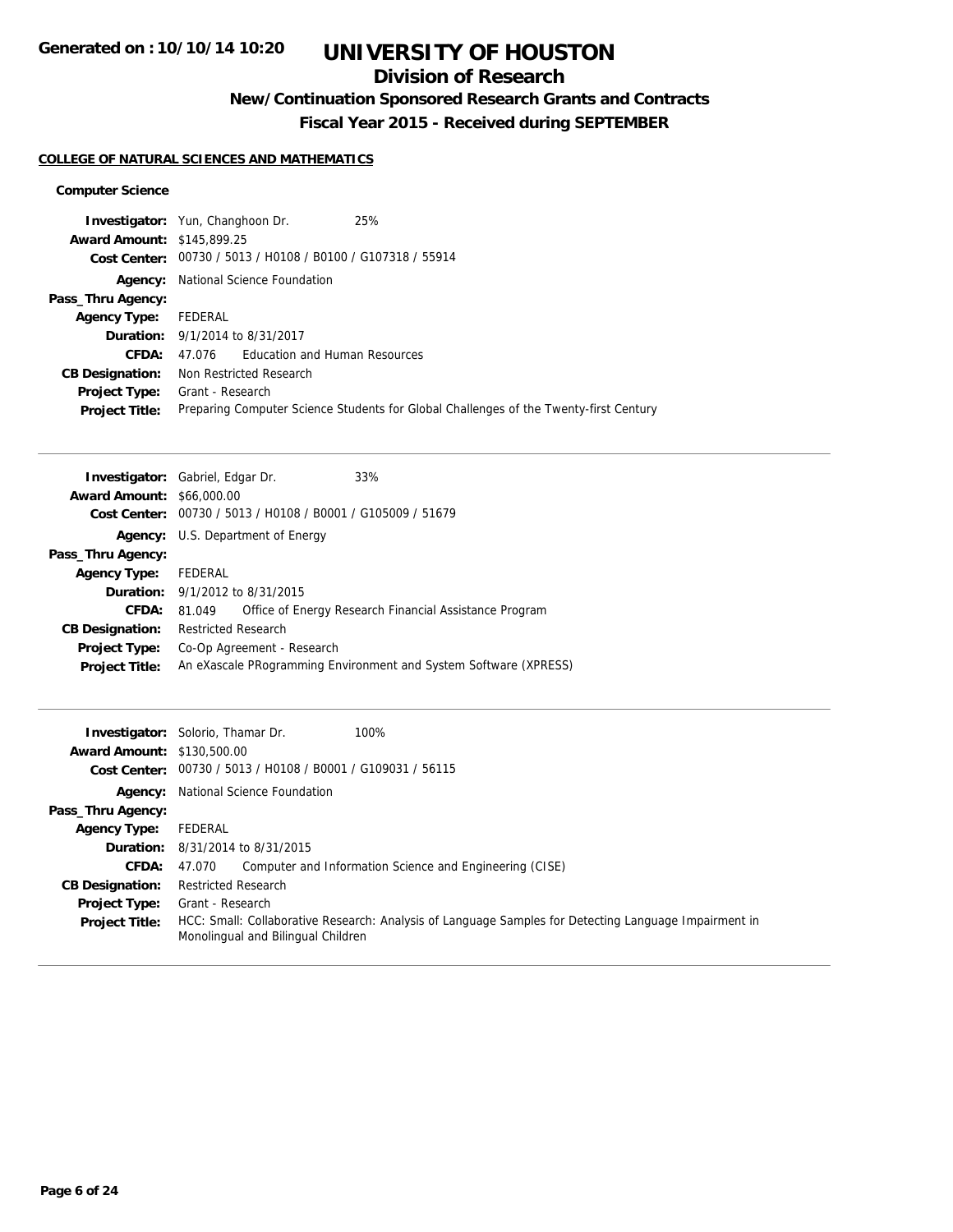## **Division of Research**

## **New/Continuation Sponsored Research Grants and Contracts**

**Fiscal Year 2015 - Received during SEPTEMBER**

## **COLLEGE OF NATURAL SCIENCES AND MATHEMATICS**

#### **Computer Science**

|                                  | <b>Investigator:</b> Chapman, Barbara M. Dr.                | 34%                                                              |
|----------------------------------|-------------------------------------------------------------|------------------------------------------------------------------|
| <b>Award Amount: \$68,000.00</b> |                                                             |                                                                  |
|                                  | Cost Center: 00730 / 5013 / H0108 / B0001 / G105009 / 51679 |                                                                  |
|                                  | <b>Agency:</b> U.S. Department of Energy                    |                                                                  |
| Pass_Thru Agency:                |                                                             |                                                                  |
| <b>Agency Type:</b>              | FEDERAL                                                     |                                                                  |
|                                  | <b>Duration:</b> 9/1/2012 to 8/31/2015                      |                                                                  |
| <b>CFDA:</b>                     | 81.049                                                      | Office of Energy Research Financial Assistance Program           |
| <b>CB Designation:</b>           | <b>Restricted Research</b>                                  |                                                                  |
| <b>Project Type:</b>             | Co-Op Agreement - Research                                  |                                                                  |
| <b>Project Title:</b>            |                                                             | An eXascale PRogramming Environment and System Software (XPRESS) |
|                                  |                                                             |                                                                  |

| <b>Award Amount: \$145,899.25</b><br>Cost Center: 00730 / 5013 / H0108 / B0100 / G107318 / 55914<br><b>Agency:</b> National Science Foundation<br>Pass_Thru Agency:<br>FEDERAL<br><b>Agency Type:</b><br><b>Duration:</b> 9/1/2014 to 8/31/2017<br>Education and Human Resources<br>CFDA:<br>47.076<br>Non Restricted Research<br><b>CB Designation:</b><br>Grant - Research<br><b>Project Type:</b><br>Preparing Computer Science Students for Global Challenges of the Twenty-first Century<br><b>Project Title:</b> | 25%<br><b>Investigator:</b> Huang, Shou-Hsuan Dr. |
|------------------------------------------------------------------------------------------------------------------------------------------------------------------------------------------------------------------------------------------------------------------------------------------------------------------------------------------------------------------------------------------------------------------------------------------------------------------------------------------------------------------------|---------------------------------------------------|
|                                                                                                                                                                                                                                                                                                                                                                                                                                                                                                                        |                                                   |
|                                                                                                                                                                                                                                                                                                                                                                                                                                                                                                                        |                                                   |
|                                                                                                                                                                                                                                                                                                                                                                                                                                                                                                                        |                                                   |
|                                                                                                                                                                                                                                                                                                                                                                                                                                                                                                                        |                                                   |
|                                                                                                                                                                                                                                                                                                                                                                                                                                                                                                                        |                                                   |
|                                                                                                                                                                                                                                                                                                                                                                                                                                                                                                                        |                                                   |
|                                                                                                                                                                                                                                                                                                                                                                                                                                                                                                                        |                                                   |
|                                                                                                                                                                                                                                                                                                                                                                                                                                                                                                                        |                                                   |
|                                                                                                                                                                                                                                                                                                                                                                                                                                                                                                                        |                                                   |
|                                                                                                                                                                                                                                                                                                                                                                                                                                                                                                                        |                                                   |

|                                   | 25%<br><b>Investigator:</b> Shah, Shishir Dr.                                         |
|-----------------------------------|---------------------------------------------------------------------------------------|
| <b>Award Amount: \$145,899.25</b> |                                                                                       |
|                                   | Cost Center: 00730 / 5013 / H0108 / B0100 / G107318 / 55914                           |
|                                   | <b>Agency:</b> National Science Foundation                                            |
| Pass_Thru Agency:                 |                                                                                       |
| <b>Agency Type:</b>               | FEDERAL                                                                               |
|                                   | <b>Duration:</b> 9/1/2014 to 8/31/2017                                                |
| CFDA:                             | 47.076 Education and Human Resources                                                  |
| <b>CB Designation:</b>            | Non Restricted Research                                                               |
| <b>Project Type:</b>              | Grant - Research                                                                      |
| <b>Project Title:</b>             | Preparing Computer Science Students for Global Challenges of the Twenty-first Century |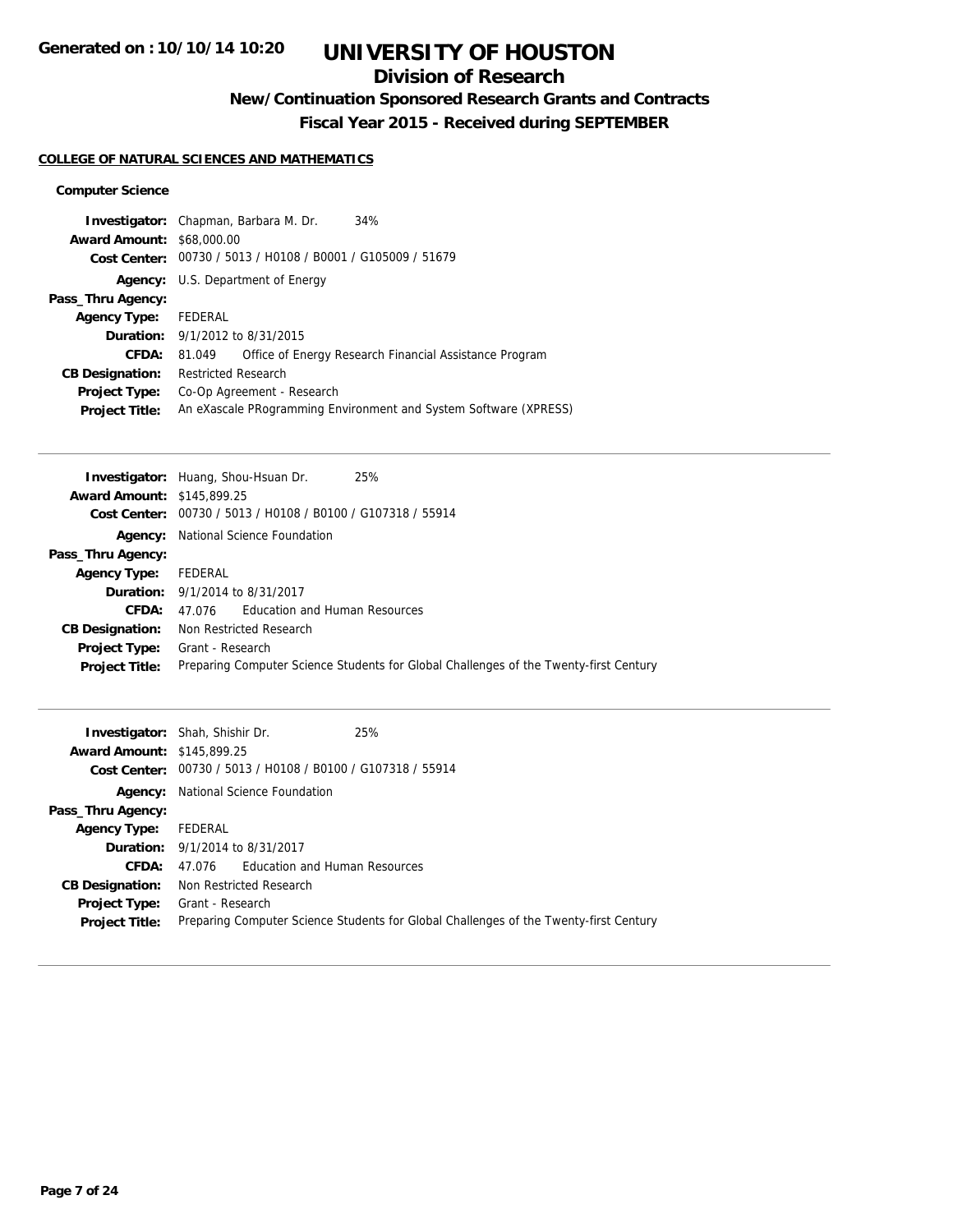## **Division of Research**

## **New/Continuation Sponsored Research Grants and Contracts**

**Fiscal Year 2015 - Received during SEPTEMBER**

#### **COLLEGE OF NATURAL SCIENCES AND MATHEMATICS**

#### **Computer Science**

|                                 | <b>Investigator:</b> Pavlidis, Ioannis Dr.                     | 50%                                                                                     |
|---------------------------------|----------------------------------------------------------------|-----------------------------------------------------------------------------------------|
| <b>Award Amount: \$8,635.50</b> |                                                                |                                                                                         |
|                                 | Cost Center: 00730 / 5016 / H0288 / B0001 / G108988 / 56085    |                                                                                         |
|                                 | <b>Agency:</b> University of Texas Medical Branch at Galveston |                                                                                         |
| Pass_Thru Agency:               |                                                                |                                                                                         |
| <b>Agency Type: STATE</b>       |                                                                |                                                                                         |
|                                 | <b>Duration:</b> 9/1/2014 to 5/31/2015                         |                                                                                         |
| CFDA:                           |                                                                |                                                                                         |
| <b>CB Designation:</b>          | <b>Restricted Research</b>                                     |                                                                                         |
| Project Type:                   | Grant - Research                                               |                                                                                         |
| <b>Project Title:</b>           |                                                                | Bridging genetic and phenotypic methods in human studies (Grad Student: Kamil Khanipov) |

|                                   | 25%<br><b>Investigator:</b> Verma, Rakesh M. Dr.                                      |
|-----------------------------------|---------------------------------------------------------------------------------------|
| <b>Award Amount: \$145,899.25</b> |                                                                                       |
|                                   | Cost Center: 00730 / 5013 / H0108 / B0100 / G107318 / 55914                           |
|                                   | <b>Agency:</b> National Science Foundation                                            |
| Pass_Thru Agency:                 |                                                                                       |
| <b>Agency Type:</b>               | FEDERAL                                                                               |
|                                   | <b>Duration:</b> 9/1/2014 to 8/31/2017                                                |
| CFDA:                             | 47.076 Education and Human Resources                                                  |
| <b>CB Designation:</b>            | Non Restricted Research                                                               |
|                                   | <b>Project Type:</b> Grant - Research                                                 |
| <b>Project Title:</b>             | Preparing Computer Science Students for Global Challenges of the Twenty-first Century |

#### **Dean, Natural Sciences and Mathematics**

|                                  | <b>Investigator:</b> Wells, Dan E. Dr.                      | 15%                                                                                                                                                                                 |
|----------------------------------|-------------------------------------------------------------|-------------------------------------------------------------------------------------------------------------------------------------------------------------------------------------|
| <b>Award Amount: \$45,000.00</b> |                                                             |                                                                                                                                                                                     |
|                                  | Cost Center: 00730 / 5021 / H0102 / B0100 / C107517 / 55882 |                                                                                                                                                                                     |
|                                  | <b>Agency:</b> Howard Hughes Medical Institute              |                                                                                                                                                                                     |
| Pass_Thru Agency:                |                                                             |                                                                                                                                                                                     |
| <b>Agency Type:</b>              | NON PROFIT                                                  |                                                                                                                                                                                     |
|                                  | <b>Duration:</b> 9/1/2014 to 8/31/2019                      |                                                                                                                                                                                     |
| CFDA:                            |                                                             |                                                                                                                                                                                     |
| <b>CB Designation:</b>           | Non Restricted Research                                     |                                                                                                                                                                                     |
| <b>Project Type:</b>             | Grant - Research                                            |                                                                                                                                                                                     |
| <b>Project Title:</b>            |                                                             | Sustaining Excellence: Introduction of Freshmen Course Instructional Changes and Student Academic Support to<br>Increase the Six Year Graduation Rate (Persistence) of STEM Majors. |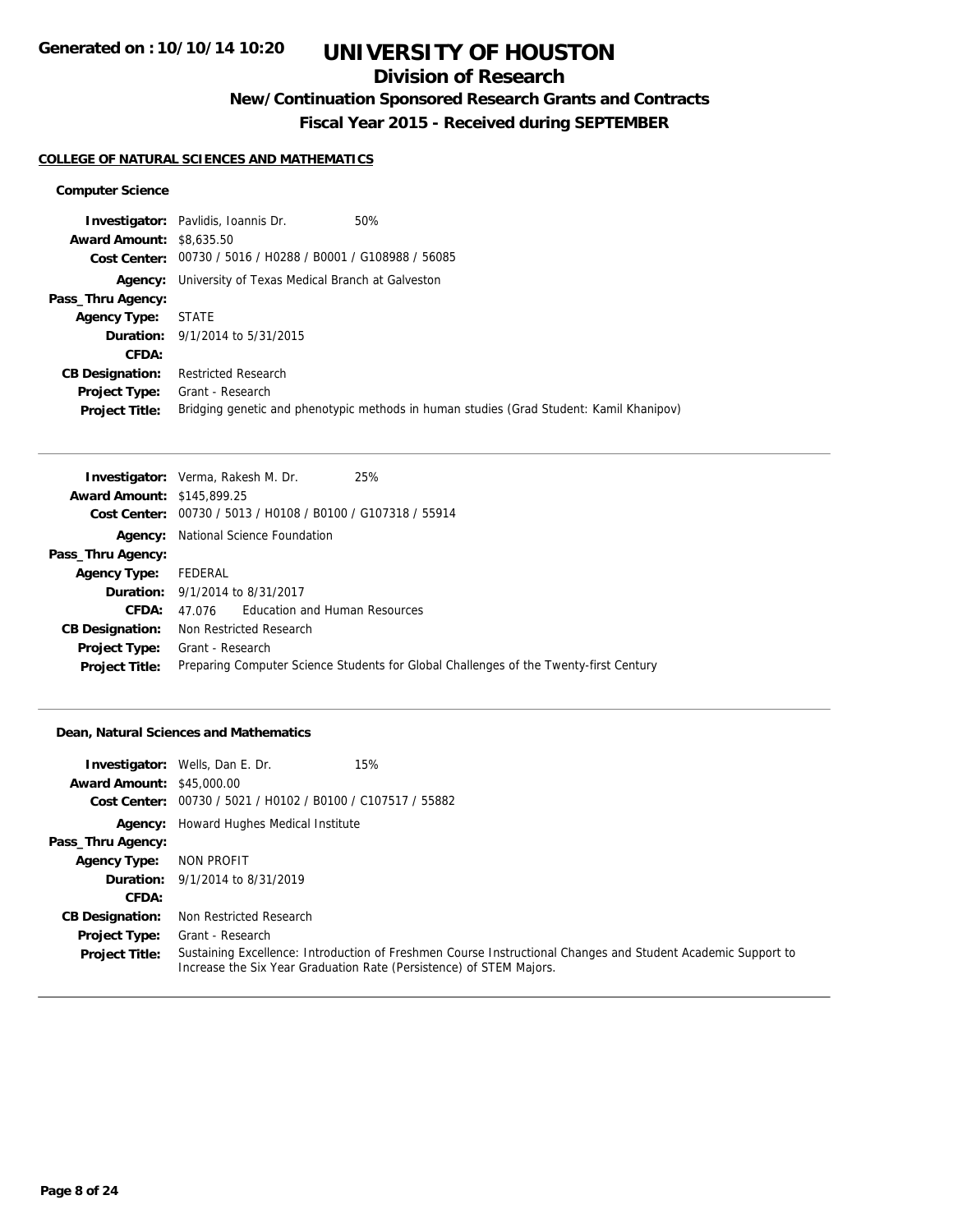## **Division of Research**

## **New/Continuation Sponsored Research Grants and Contracts**

**Fiscal Year 2015 - Received during SEPTEMBER**

#### **COLLEGE OF NATURAL SCIENCES AND MATHEMATICS**

### **Earth & Atmospheric Sciences**

| 100%<br><b>Investigator:</b> Jadamec, Margarete Ms.                                                          |
|--------------------------------------------------------------------------------------------------------------|
| <b>Award Amount: \$144,999.00</b>                                                                            |
| Cost Center: 00730 / 5013 / H0109 / B0001 / G108987 / 56042                                                  |
| <b>Agency:</b> National Science Foundation                                                                   |
|                                                                                                              |
| FEDERAL                                                                                                      |
| <b>Duration:</b> $9/1/2014$ to $8/31/2016$                                                                   |
| Geosciences<br>47.050                                                                                        |
| <b>Restricted Research</b>                                                                                   |
| Grant - Research                                                                                             |
| Numerical Modeling of Three-dimensional subduction driven mantle wedge weakening and plate-mantle decoupling |
|                                                                                                              |

| <b>Investigator:</b> Fu, Qi Dr.  |                                                             | 100%                                                                                                   |
|----------------------------------|-------------------------------------------------------------|--------------------------------------------------------------------------------------------------------|
| <b>Award Amount: \$41,119.00</b> |                                                             |                                                                                                        |
|                                  | Cost Center: 00730 / 5021 / H0109 / B0001 / C107635 / 55590 |                                                                                                        |
|                                  | <b>Agency:</b> American Chemical Society                    |                                                                                                        |
| Pass_Thru Agency:                |                                                             |                                                                                                        |
| <b>Agency Type:</b>              | NON PROFIT                                                  |                                                                                                        |
|                                  | <b>Duration:</b> 9/1/2014 to 8/31/2016                      |                                                                                                        |
| <b>CFDA:</b>                     |                                                             |                                                                                                        |
| <b>CB Designation:</b>           | <b>Restricted Research</b>                                  |                                                                                                        |
| <b>Project Type:</b>             | Grant - Research                                            |                                                                                                        |
| <b>Project Title:</b>            |                                                             | Experimental Study of Carbon and Hydrogen Isotope Equilibria among CO2 and Hydrocarbons in Sedimentary |

## **Mathematics**

|                                   | <b>Investigator:</b> Azencott, Robert Dr. | 50%                                                                           |
|-----------------------------------|-------------------------------------------|-------------------------------------------------------------------------------|
| <b>Award Amount: \$148,864.50</b> |                                           |                                                                               |
|                                   |                                           | Cost Center: 00730 / 5013 / H0110 / B0001 / G107710 / 55883                   |
| Agency:                           | National Science Foundation               |                                                                               |
| Pass_Thru Agency:                 |                                           |                                                                               |
| Agency Type: FEDERAL              |                                           |                                                                               |
|                                   | <b>Duration:</b> 9/1/2014 to 8/31/2017    |                                                                               |
| CFDA:                             | 47.049                                    | Mathematical and Physical Sciences                                            |
| <b>CB Designation:</b>            | <b>Restricted Research</b>                |                                                                               |
| Project Type:                     | Grant - Research                          |                                                                               |
| <b>Project Title:</b>             |                                           | Application of large deviations to genetic evolution of bacterial populations |
|                                   |                                           |                                                                               |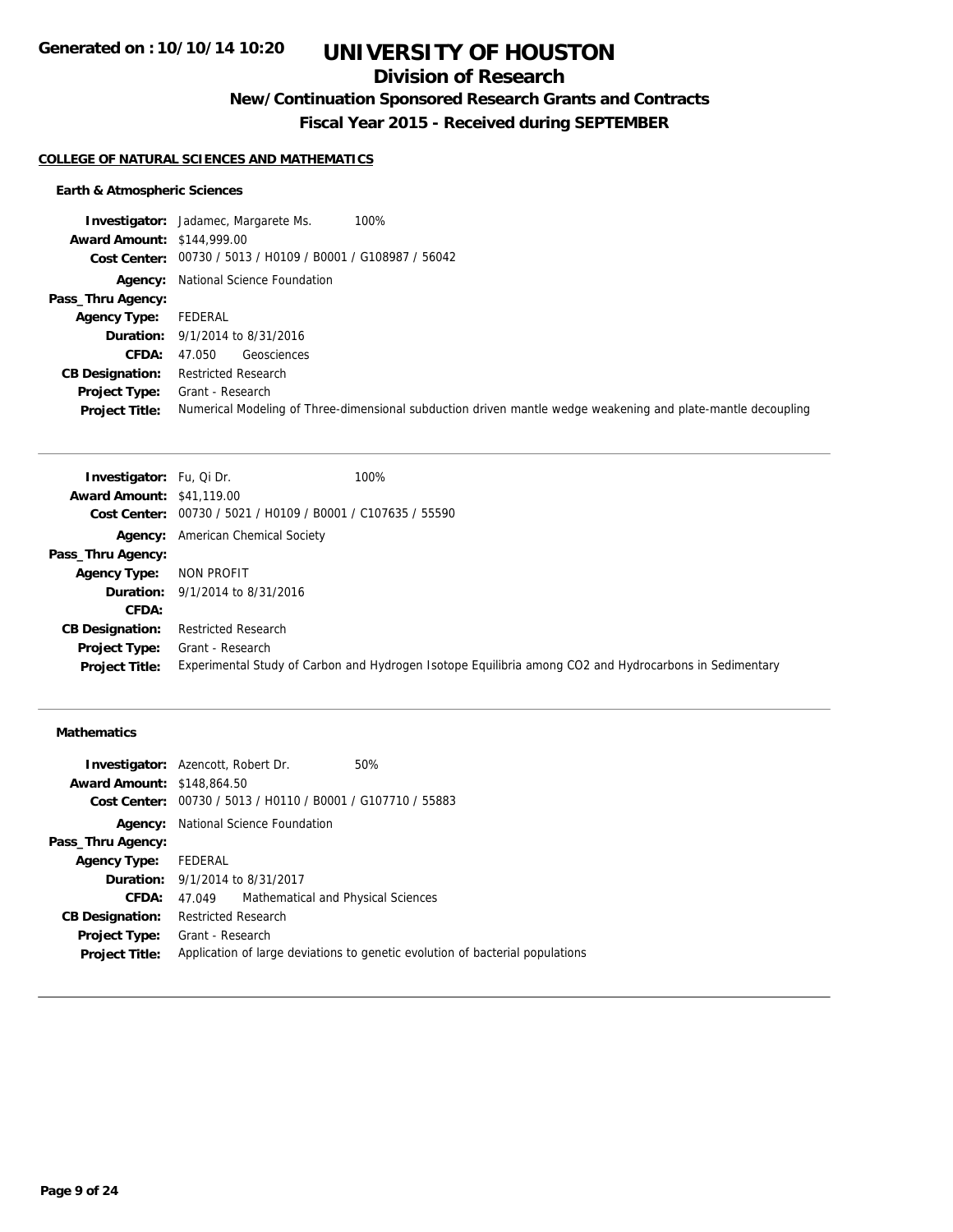## **Division of Research**

## **New/Continuation Sponsored Research Grants and Contracts**

**Fiscal Year 2015 - Received during SEPTEMBER**

## **COLLEGE OF NATURAL SCIENCES AND MATHEMATICS**

## **Mathematics**

|                                   | 100%<br><b>Investigator:</b> Bodmann, Bernhard Dr.                                                           |
|-----------------------------------|--------------------------------------------------------------------------------------------------------------|
| <b>Award Amount: \$229,156.00</b> |                                                                                                              |
|                                   | Cost Center: 00730 / 5013 / H0110 / B0001 / G107692 / 55904                                                  |
|                                   | <b>Agency:</b> National Science Foundation                                                                   |
| Pass_Thru Agency:                 |                                                                                                              |
| <b>Agency Type:</b>               | FEDERAL                                                                                                      |
|                                   | <b>Duration:</b> 9/1/2014 to 8/31/2017                                                                       |
| CFDA:                             | 47.049 Mathematical and Physical Sciences                                                                    |
| <b>CB Designation:</b>            | <b>Restricted Research</b>                                                                                   |
| <b>Project Type:</b>              | Grant - Research                                                                                             |
| <b>Project Title:</b>             | Frame builder: Greedy Construction Methods for Near-Optimal Signal Sparsification, Transmission and Recovery |

| <b>Investigator:</b> Timofeyev, Ilya Dr. |                            |                                                             | 50%                                                                           |
|------------------------------------------|----------------------------|-------------------------------------------------------------|-------------------------------------------------------------------------------|
| <b>Award Amount: \$148,864.50</b>        |                            |                                                             |                                                                               |
|                                          |                            | Cost Center: 00730 / 5013 / H0110 / B0001 / G107710 / 55883 |                                                                               |
| Agency:                                  |                            | National Science Foundation                                 |                                                                               |
| Pass_Thru Agency:                        |                            |                                                             |                                                                               |
| <b>Agency Type:</b>                      | FEDERAL                    |                                                             |                                                                               |
|                                          |                            | <b>Duration:</b> 9/1/2014 to 8/31/2017                      |                                                                               |
| CFDA:                                    | 47.049                     | Mathematical and Physical Sciences                          |                                                                               |
| <b>CB Designation:</b>                   | <b>Restricted Research</b> |                                                             |                                                                               |
| <b>Project Type:</b>                     | Grant - Research           |                                                             |                                                                               |
| <b>Project Title:</b>                    |                            |                                                             | Application of large deviations to genetic evolution of bacterial populations |
|                                          |                            |                                                             |                                                                               |

| <b>Award Amount: \$45,000.00</b> | 15%<br><b>Investigator:</b> Morgan, Jeff Dr.                                                                                                                                        |
|----------------------------------|-------------------------------------------------------------------------------------------------------------------------------------------------------------------------------------|
| Cost Center:                     | 00730 / 5021 / H0102 / B0100 / C107517 / 55882                                                                                                                                      |
|                                  | <b>Agency:</b> Howard Hughes Medical Institute                                                                                                                                      |
| Pass_Thru Agency:                |                                                                                                                                                                                     |
| <b>Agency Type:</b>              | NON PROFIT                                                                                                                                                                          |
|                                  | <b>Duration:</b> 9/1/2014 to 8/31/2019                                                                                                                                              |
| CFDA:                            |                                                                                                                                                                                     |
| <b>CB Designation:</b>           | Non Restricted Research                                                                                                                                                             |
| <b>Project Type:</b>             | Grant - Research                                                                                                                                                                    |
| <b>Project Title:</b>            | Sustaining Excellence: Introduction of Freshmen Course Instructional Changes and Student Academic Support to<br>Increase the Six Year Graduation Rate (Persistence) of STEM Majors. |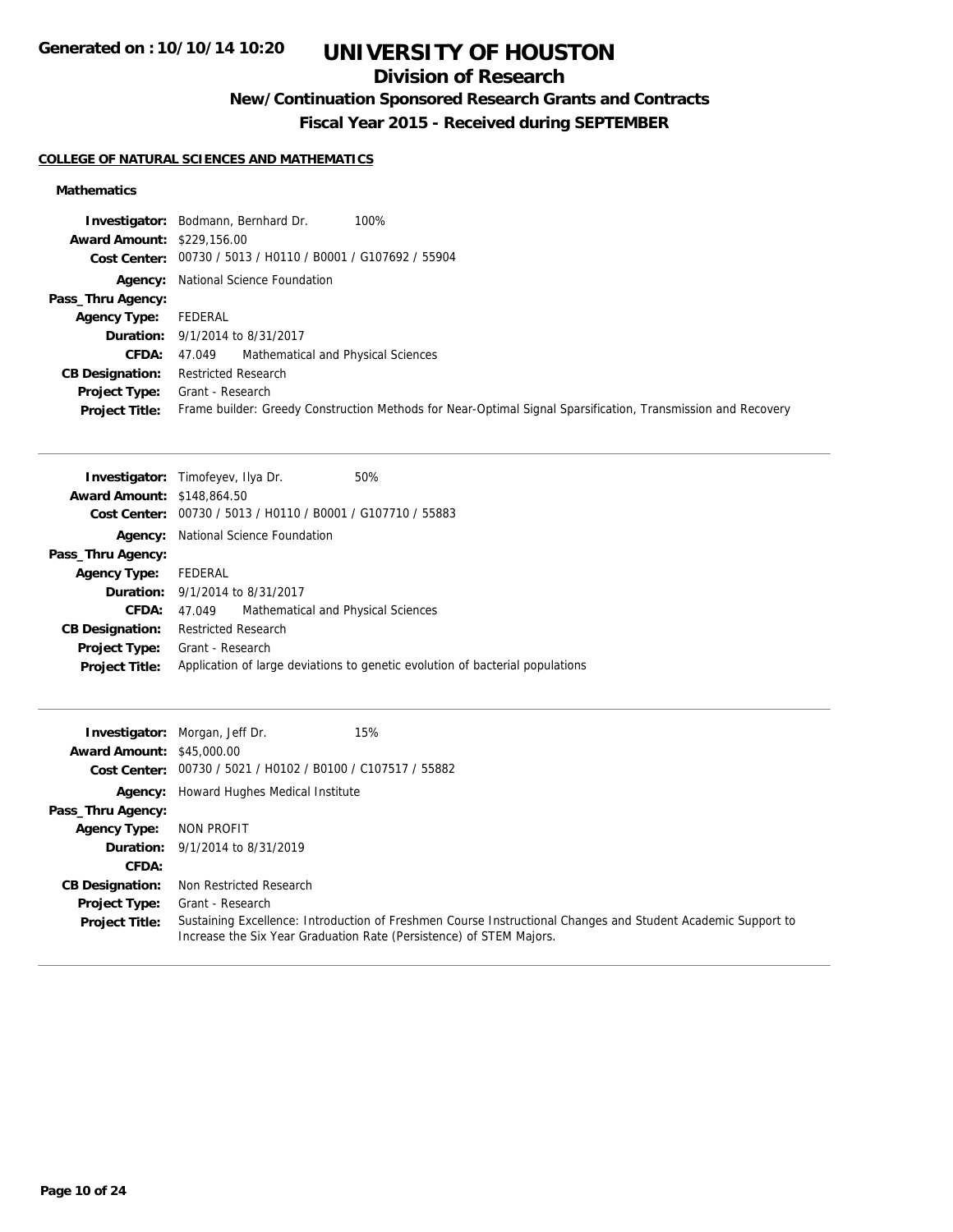## **Division of Research**

**New/Continuation Sponsored Research Grants and Contracts**

**Fiscal Year 2015 - Received during SEPTEMBER**

## **COLLEGE OF NATURAL SCIENCES AND MATHEMATICS**

#### **Physics**

| <b>Investigator:</b> Cheung, Margaret Dr. |                            |                                                             | 65%                                                                |
|-------------------------------------------|----------------------------|-------------------------------------------------------------|--------------------------------------------------------------------|
| <b>Award Amount: \$202,679.10</b>         |                            |                                                             |                                                                    |
|                                           |                            | Cost Center: 00730 / 5013 / H0112 / B0001 / G102142 / 49699 |                                                                    |
| Agency:                                   |                            | National Institute of General Medical Sciences              |                                                                    |
| Pass_Thru Agency:                         |                            |                                                             |                                                                    |
| <b>Agency Type:</b>                       | FEDERAL                    |                                                             |                                                                    |
|                                           |                            | <b>Duration:</b> 9/30/2011 to 8/31/2016                     |                                                                    |
| CFDA:                                     | 93.859                     |                                                             | Pharmacology, Physiology, and Biological Chemistry Research        |
| <b>CB Designation:</b>                    | <b>Restricted Research</b> |                                                             |                                                                    |
| <b>Project Type:</b>                      | Grant - Research           |                                                             |                                                                    |
| <b>Project Title:</b>                     |                            |                                                             | Manipulating Signaling Proteins for Target Binding and Recognition |
|                                           |                            |                                                             |                                                                    |

#### **COLLEGE OF OPTOMETRY**

### **Optometry, Community**

|                                   | <b>Investigator:</b> Roberts, Tawna Dr.        | 100%                                                                              |
|-----------------------------------|------------------------------------------------|-----------------------------------------------------------------------------------|
| <b>Award Amount: \$117,971.00</b> |                                                |                                                                                   |
| Cost Center:                      | 00730 / 5013 / H0114 / B0001 / G107143 / 54176 |                                                                                   |
| Agency:                           | National Eye Institute                         |                                                                                   |
| Pass_Thru Agency:                 |                                                |                                                                                   |
| <b>Agency Type:</b>               | FEDERAL                                        |                                                                                   |
|                                   | <b>Duration:</b> 9/1/2013 to 8/31/2017         |                                                                                   |
| CFDA:                             | 93.867 Vision Research                         |                                                                                   |
| <b>CB Designation:</b>            | Restricted Research                            |                                                                                   |
| <b>Project Type:</b>              | Grant - Research                               |                                                                                   |
| <b>Project Title:</b>             |                                                | The Roles of the Afferent and Efferent Visual Systems in Guiding Human Visual Dev |
|                                   |                                                |                                                                                   |

|                        | <b>Investigator:</b> Otteson, Deborah Dr.<br>100%      |
|------------------------|--------------------------------------------------------|
| <b>Award Amount:</b>   | \$330,750.00                                           |
| Cost Center:           | 00730 / 5013 / H0114 / B0001 / G102456 / 49358         |
| Agency:                | National Eye Institute                                 |
| Pass_Thru Agency:      |                                                        |
| Agency Type: FEDERAL   |                                                        |
|                        | <b>Duration:</b> 9/1/2011 to 8/31/2016                 |
| <b>CFDA:</b>           | Vision Research<br>93.867                              |
| <b>CB Designation:</b> | <b>Restricted Research</b>                             |
| Project Type:          | Grant - Research                                       |
| <b>Project Title:</b>  | Regulation of Ephrin Receptor Expression in the Retina |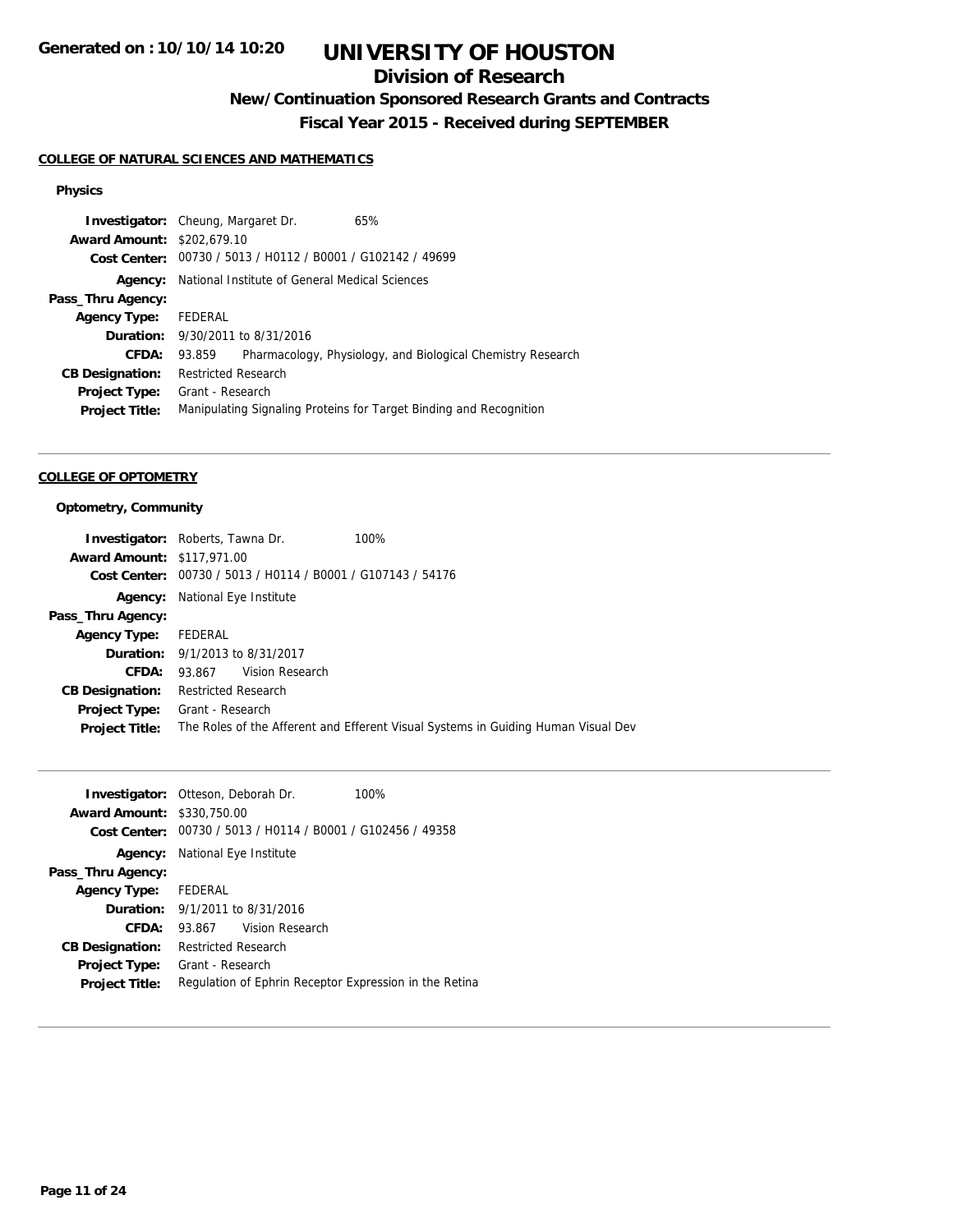## **Division of Research**

## **New/Continuation Sponsored Research Grants and Contracts**

**Fiscal Year 2015 - Received during SEPTEMBER**

### **COLLEGE OF OPTOMETRY**

### **Optometry, Community**

|                                  | <b>Investigator:</b> Joshi, Anand Dr.        | 100%                                                        |
|----------------------------------|----------------------------------------------|-------------------------------------------------------------|
| <b>Award Amount: \$56,978.00</b> |                                              |                                                             |
|                                  |                                              | Cost Center: 00730 / 5013 / H0114 / B0001 / G106169 / 53920 |
|                                  | <b>Agency:</b> National Institutes of Health |                                                             |
| Pass_Thru Agency:                |                                              |                                                             |
| Agency Type: FEDERAL             |                                              |                                                             |
|                                  | <b>Duration:</b> $9/1/2013$ to $8/31/2014$   |                                                             |
| CFDA:                            | 93.867 Vision Research                       |                                                             |
| <b>CB Designation:</b>           | <b>Restricted Research</b>                   |                                                             |
| <b>Project Type:</b>             | Grant - Research                             |                                                             |
| <b>Project Title:</b>            |                                              | Accomodation influences in strabismus (Dr. Anand Joshi)     |

|                                   | <b>Investigator:</b> Manny, Ruth E. Dr.                     | 100%                                                             |
|-----------------------------------|-------------------------------------------------------------|------------------------------------------------------------------|
| <b>Award Amount: \$200,405.00</b> |                                                             |                                                                  |
|                                   | Cost Center: 00730 / 5013 / H0114 / B0001 / G106062 / 53772 |                                                                  |
|                                   | <b>Agency:</b> NIH/Division of Research Grants              |                                                                  |
| Pass_Thru Agency:                 |                                                             |                                                                  |
| <b>Agency Type:</b>               | FEDERAL                                                     |                                                                  |
|                                   | <b>Duration:</b> 9/1/2013 to 8/31/2015                      |                                                                  |
| <b>CFDA:</b>                      | 93.867 Vision Research                                      |                                                                  |
| <b>CB Designation:</b>            | <b>Restricted Research</b>                                  |                                                                  |
| <b>Project Type:</b>              | Grant - Research                                            |                                                                  |
| <b>Project Title:</b>             |                                                             | Preschool Vision Screening by Parental Risk Factor Questionnaire |
|                                   |                                                             |                                                                  |

|                                   | <b>Investigator:</b> Redfern, Rachel Dr.                    | 100% |
|-----------------------------------|-------------------------------------------------------------|------|
| <b>Award Amount: \$368,725.00</b> |                                                             |      |
|                                   | Cost Center: 00730 / 5013 / H0114 / B0001 / G105894 / 53798 |      |
|                                   | <b>Agency:</b> National Eye Institute                       |      |
| Pass_Thru Agency:                 |                                                             |      |
| Agency Type: FEDERAL              |                                                             |      |
|                                   | <b>Duration:</b> 9/1/2013 to 8/31/2015                      |      |
| CFDA:                             | Vision Research<br>93.867                                   |      |
| <b>CB Designation:</b>            | <b>Restricted Research</b>                                  |      |
| <b>Project Type:</b>              | Grant - Research                                            |      |
| <b>Project Title:</b>             | Toll-Like receptors in dry eye inflammation and infection   |      |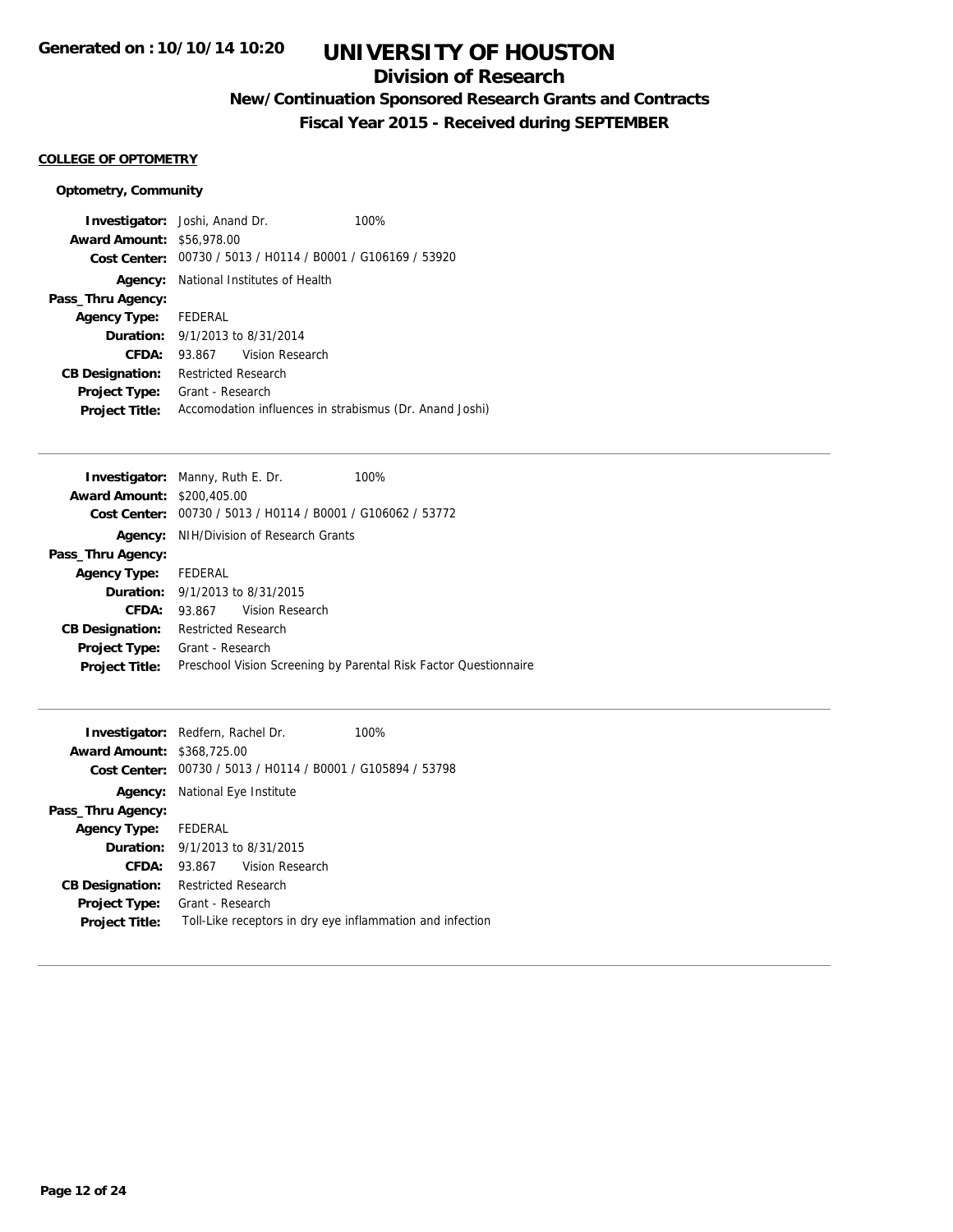## **Division of Research**

## **New/Continuation Sponsored Research Grants and Contracts**

**Fiscal Year 2015 - Received during SEPTEMBER**

## **COLLEGE OF OPTOMETRY**

### **Optometry, Community**

|                                   | <b>Investigator:</b> Harwerth, Ronald S. Dr.<br>100%        |  |  |
|-----------------------------------|-------------------------------------------------------------|--|--|
| <b>Award Amount: \$368,725.00</b> |                                                             |  |  |
|                                   | Cost Center: 00730 / 5013 / H0114 / B0001 / G104488 / 51914 |  |  |
| Agency:                           | National Eye Institute                                      |  |  |
| Pass_Thru Agency:                 | National Eye Institute                                      |  |  |
| <b>Agency Type:</b>               | FEDERAL                                                     |  |  |
|                                   | <b>Duration:</b> 9/30/2012 to 8/31/2017                     |  |  |
| CFDA:                             | Vision Research<br>93.867                                   |  |  |
| <b>CB Designation:</b>            | Restricted Research                                         |  |  |
| <b>Project Type:</b>              | Grant - Research                                            |  |  |
| <b>Project Title:</b>             | Behavioral Measures of Vision                               |  |  |
|                                   |                                                             |  |  |

|                                   | <b>Investigator:</b> Anderson, Heather Dr.     | 95%                                                                               |
|-----------------------------------|------------------------------------------------|-----------------------------------------------------------------------------------|
| <b>Award Amount: \$297,706.25</b> |                                                |                                                                                   |
| Cost Center:                      | 00730 / 5013 / H0114 / B0001 / G107557 / 55916 |                                                                                   |
| Agency:                           | National Eye Institute                         |                                                                                   |
| Pass_Thru Agency:                 |                                                |                                                                                   |
| <b>Agency Type:</b>               | FEDERAL                                        |                                                                                   |
|                                   | <b>Duration:</b> $9/1/2014$ to $6/30/2019$     |                                                                                   |
| CFDA:                             | 93.867 Vision Research                         |                                                                                   |
| <b>CB Designation:</b>            | <b>Restricted Research</b>                     |                                                                                   |
| <b>Project Type:</b>              | Grant - Research                               |                                                                                   |
| <b>Project Title:</b>             |                                                | Identification of optimum spectacle prescriptions for patients with Down syndrome |
|                                   |                                                |                                                                                   |

|                                   | <b>Investigator:</b> Patel, Nimesh Dr.                      | 100% |
|-----------------------------------|-------------------------------------------------------------|------|
| <b>Award Amount: \$210.141.00</b> |                                                             |      |
|                                   | Cost Center: 00730 / 5013 / H0114 / B0001 / G102515 / 49291 |      |
| Agency:                           | National Eye Institute                                      |      |
| Pass_Thru Agency:                 |                                                             |      |
| Agency Type: FEDERAL              |                                                             |      |
|                                   | <b>Duration:</b> 9/1/2011 to 8/31/2016                      |      |
| <b>CFDA:</b>                      | 93.867 Vision Research                                      |      |
| <b>CB Designation:</b>            | <b>Restricted Research</b>                                  |      |
| <b>Project Type:</b>              | Grant - Research                                            |      |
| <b>Project Title:</b>             | Retinal Nerve Fiber Layer Area in Aging and Glaucoma        |      |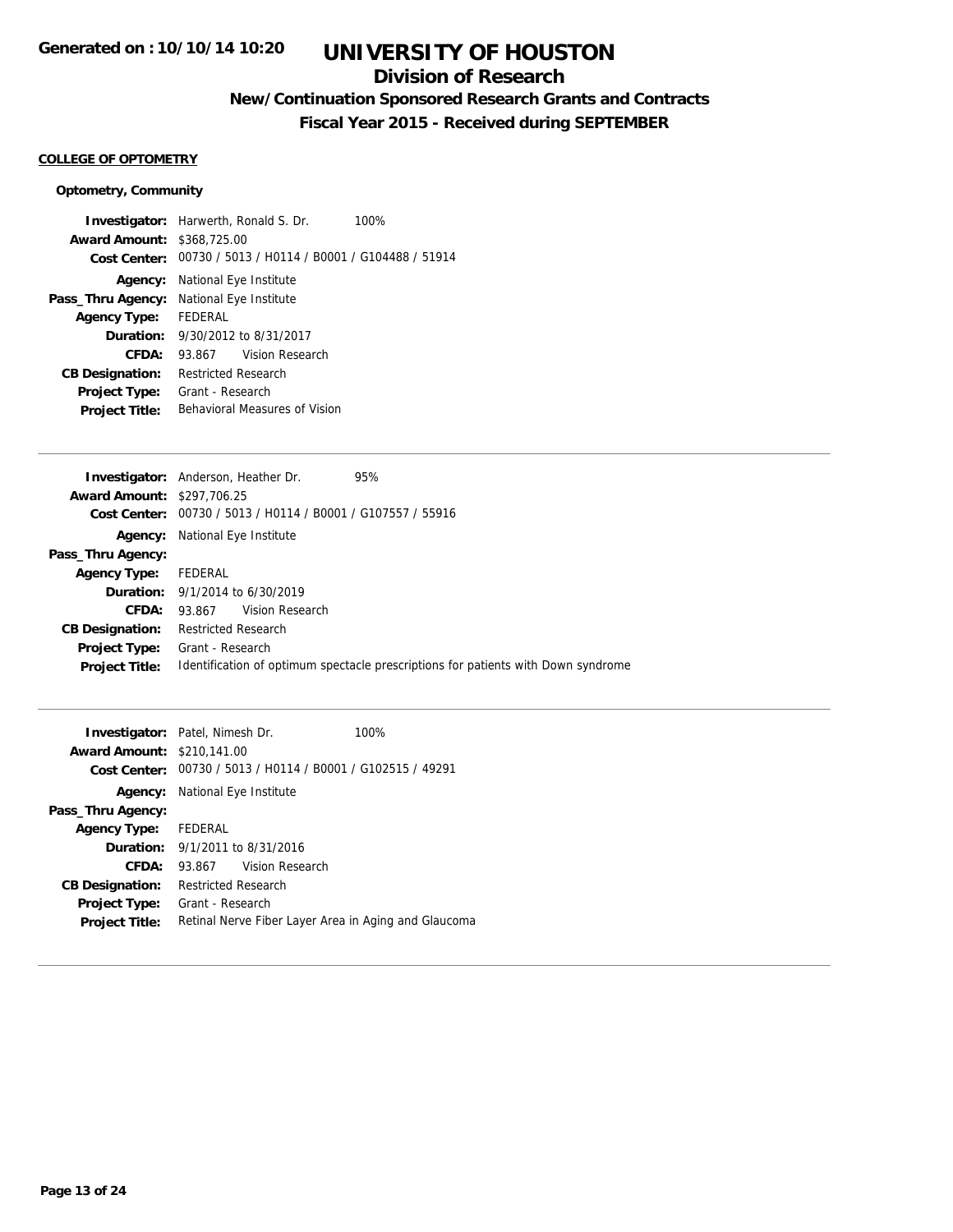## **Division of Research**

## **New/Continuation Sponsored Research Grants and Contracts**

**Fiscal Year 2015 - Received during SEPTEMBER**

#### **COLLEGE OF OPTOMETRY**

#### **Optometry, Community**

**Investigator:** Bergmanson, Jan P. G. Dr. 100% **Award Amount:** \$52,000.00 **Cost Center:** 00730 / 5022 / H0114 / B0001 / G099822 / 45027 **Agency:** CooperVision, Inc. **Pass\_Thru Agency: Agency Type:** PROFIT **Duration:** 8/3/2009 to 2/28/2015 **CFDA: CB Designation:** Restricted Research **Project Type:** Contract - Research **Project Title:** CLINICAL EVALUATION OF BIOFINITY LENSES IN AN EXTENDED RANGE CV-13-47

|                                   | <b>Investigator:</b> Porter, Jason Dr.         | 100%                                                      |
|-----------------------------------|------------------------------------------------|-----------------------------------------------------------|
| <b>Award Amount: \$360,640.00</b> |                                                |                                                           |
| Cost Center:                      | 00730 / 5013 / H0114 / B0001 / G102467 / 49379 |                                                           |
| Agency:                           | National Eye Institute                         |                                                           |
| Pass_Thru Agency:                 |                                                |                                                           |
| <b>Agency Type:</b>               | FEDERAL                                        |                                                           |
|                                   | <b>Duration:</b> 9/1/2011 to 8/31/2016         |                                                           |
| CFDA:                             | Vision Research<br>93.867                      |                                                           |
| <b>CB Designation:</b>            | <b>Restricted Research</b>                     |                                                           |
| <b>Project Type:</b>              | Grant - Research                               |                                                           |
| <b>Project Title:</b>             |                                                | High-resolution imaging of the normal and diseased retina |

#### **CULLEN COLLEGE OF ENGINEERING**

#### **Chemical Engineering**

|                                   | <b>Investigator:</b> Robertson, Megan Prof.<br>100%                  |  |
|-----------------------------------|----------------------------------------------------------------------|--|
| <b>Award Amount: \$100,000.00</b> |                                                                      |  |
|                                   | Cost Center: 00730 / 1011 / H0067 / B0261 / C108185 / 55756          |  |
|                                   | <b>Agency:</b> Texas Higher Education Coordinating Board - ARP       |  |
| Pass_Thru Agency:                 |                                                                      |  |
| <b>Agency Type:</b>               | <b>STATE</b>                                                         |  |
|                                   | <b>Duration:</b> 9/1/2014 to 8/31/2016                               |  |
| CFDA:                             |                                                                      |  |
| <b>CB Designation:</b>            | Non Restricted Research                                              |  |
| <b>Project Type:</b>              | Grant - Research                                                     |  |
| <b>Project Title:</b>             | Tough Epoxy Resins Containing Sustainable Components for Wind Energy |  |
|                                   |                                                                      |  |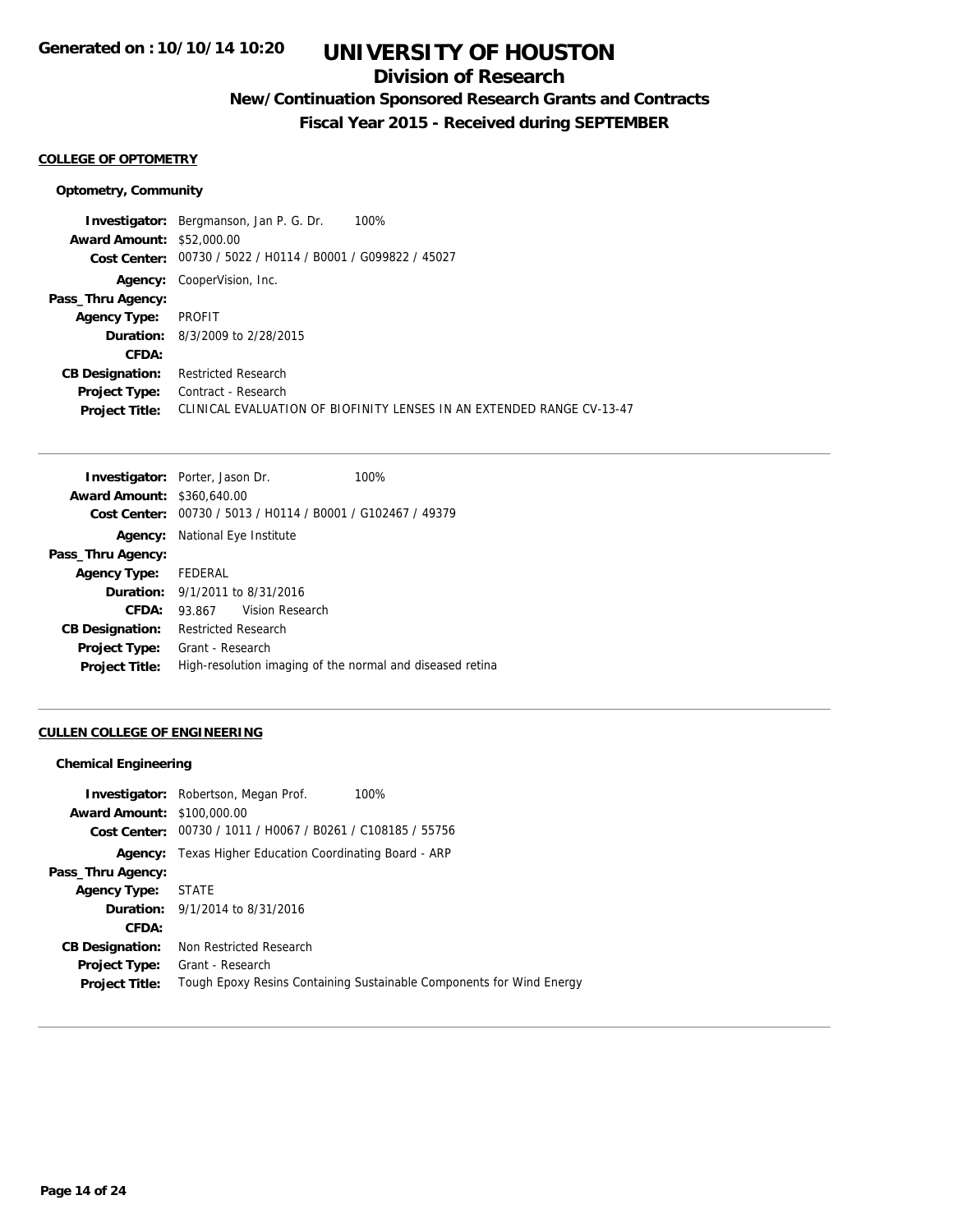## **Division of Research**

## **New/Continuation Sponsored Research Grants and Contracts**

**Fiscal Year 2015 - Received during SEPTEMBER**

### **CULLEN COLLEGE OF ENGINEERING**

### **Chemical Engineering**

|                                   | 100%<br><b>Investigator:</b> Robertson, Megan Prof.                      |  |
|-----------------------------------|--------------------------------------------------------------------------|--|
| <b>Award Amount: \$165,067.00</b> |                                                                          |  |
|                                   | Cost Center: 00730 / 5013 / H0067 / B0001 / G108160 / 55753              |  |
| Agency:                           | National Science Foundation                                              |  |
| Pass_Thru Agency:                 |                                                                          |  |
| Agency Type: FEDERAL              |                                                                          |  |
|                                   | <b>Duration:</b> 9/1/2014 to 8/31/2017                                   |  |
| CFDA:                             | <b>Engineering Grants</b><br>47.041                                      |  |
| <b>CB Designation:</b>            | <b>Restricted Research</b>                                               |  |
| <b>Project Type:</b>              | Grant - Research                                                         |  |
| <b>Project Title:</b>             | Collaborative Research:                                                  |  |
|                                   | Dynamics, Exchange Kinetics, and Structuring of Block Copolymer Micelles |  |

|                                   | <b>Investigator:</b> Conrad, Jacinta Prof.                     | 100% |
|-----------------------------------|----------------------------------------------------------------|------|
| <b>Award Amount: \$299,479.00</b> |                                                                |      |
|                                   | Cost Center: 00730 / 5013 / H0067 / B0001 / G108120 / 56046    |      |
|                                   | <b>Agency:</b> National Science Foundation                     |      |
| Pass_Thru Agency:                 |                                                                |      |
| Agency Type: FEDERAL              |                                                                |      |
|                                   | <b>Duration:</b> 10/1/2014 to 9/30/2017                        |      |
| <b>CFDA:</b>                      | <b>Engineering Grants</b><br>47.041                            |      |
| <b>CB Designation:</b>            | <b>Restricted Research</b>                                     |      |
| <b>Project Type:</b>              | Grant - Research                                               |      |
| <b>Project Title:</b>             | Role of Attractions in Modifying the Confined Flow of Colloids |      |

| <b>Award Amount: \$115,711.00</b>      | 100%<br><b>Investigator:</b> Cirino, Patrick Dr.<br>Cost Center: 00730 / 5013 / H0067 / B0001 / G104333 / 51678 |
|----------------------------------------|-----------------------------------------------------------------------------------------------------------------|
|                                        | <b>Agency:</b> National Science Foundation                                                                      |
| Pass_Thru Agency:                      |                                                                                                                 |
| Agency Type:                           | FEDERAL                                                                                                         |
|                                        | <b>Duration:</b> 9/1/2012 to 8/31/2015                                                                          |
| CFDA:                                  | <b>Engineering Grants</b><br>47.041                                                                             |
| <b>CB Designation:</b>                 | <b>Restricted Research</b>                                                                                      |
| Project Type:<br><b>Project Title:</b> | Grant - Research<br>Collaborative Research: Metabolite-responsive regulators for polyketide pathway engineering |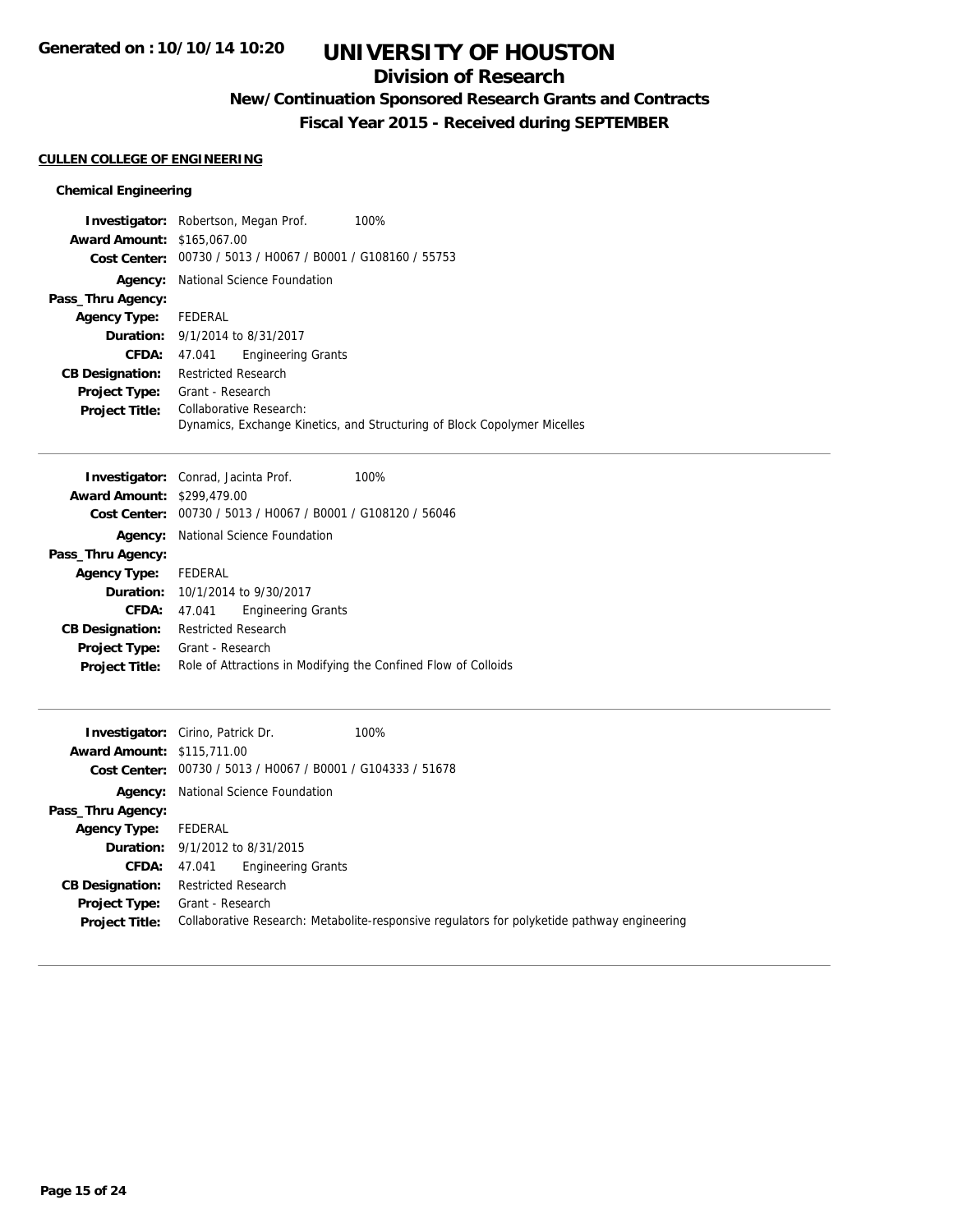## **Division of Research**

## **New/Continuation Sponsored Research Grants and Contracts**

**Fiscal Year 2015 - Received during SEPTEMBER**

### **CULLEN COLLEGE OF ENGINEERING**

### **Chemical Engineering**

|                                  | <b>Investigator:</b> Rimer, Jeffrey Dr.                     | 100%                                                          |
|----------------------------------|-------------------------------------------------------------|---------------------------------------------------------------|
| <b>Award Amount: \$81,836,00</b> |                                                             |                                                               |
|                                  | Cost Center: 00730 / 5013 / H0067 / B0001 / G104113 / 51569 |                                                               |
| Agency:                          | National Science Foundation                                 |                                                               |
| Pass_Thru Agency:                |                                                             |                                                               |
| <b>Agency Type:</b>              | FEDERAL                                                     |                                                               |
|                                  | <b>Duration:</b> 9/1/2012 to 8/31/2017                      |                                                               |
| <b>CFDA:</b>                     | <b>Engineering Grants</b><br>47.041                         |                                                               |
| <b>CB Designation:</b>           | Restricted Research                                         |                                                               |
| <b>Project Type:</b>             | Grant - Research                                            |                                                               |
| <b>Project Title:</b>            |                                                             | CAREER: A Bio-Inspired Approach to Engineer Zeolite Catalysts |

### **Civil Engineering**

| <b>Award Amount: \$82,865,00</b>              | <b>Investigator:</b> Rodrigues, Debora Dr.<br>100%<br>Cost Center: 00730 / 5013 / H0068 / B0001 / G104093 / 50203 |
|-----------------------------------------------|-------------------------------------------------------------------------------------------------------------------|
|                                               | <b>Agency:</b> National Science Foundation                                                                        |
| Pass_Thru Agency:                             |                                                                                                                   |
| <b>Agency Type:</b>                           | FEDERAL                                                                                                           |
|                                               | <b>Duration:</b> 1/15/2012 to 12/31/2016                                                                          |
| CFDA:                                         | Engineering Grants<br>47.041                                                                                      |
| <b>CB Designation:</b>                        | <b>Restricted Research</b>                                                                                        |
| <b>Project Type:</b><br><b>Project Title:</b> | Grant - Research<br>CAREER: Toxicology of graphene-based nanomaterials: A molecular biotechnology approach        |

| <b>Award Amount: \$118,357.18</b> | <b>Investigator:</b> Rifai, Hanadi Dr.<br>9.5%<br>Cost Center: 00730 / 5013 / H0500 / B0001 / G103586 / 49817 |
|-----------------------------------|---------------------------------------------------------------------------------------------------------------|
|                                   | <b>Agency:</b> Centers for Disease Control                                                                    |
| Pass_Thru Agency:                 |                                                                                                               |
| <b>Agency Type:</b> FEDERAL       |                                                                                                               |
|                                   | <b>Duration:</b> 9/30/2011 to 9/29/2015                                                                       |
| CFDA:                             | 93.535 Affordable Care Act (ACA) Childhood Obesity Research Demonstration                                     |
| <b>CB Designation:</b>            | <b>Restricted Research</b>                                                                                    |
| <b>Project Type:</b>              | Grant - Research                                                                                              |
| <b>Project Title:</b>             | Best Evaluation Tools & Techniques for Effective Recommendations for Policies (BETTER Policy Decisions)       |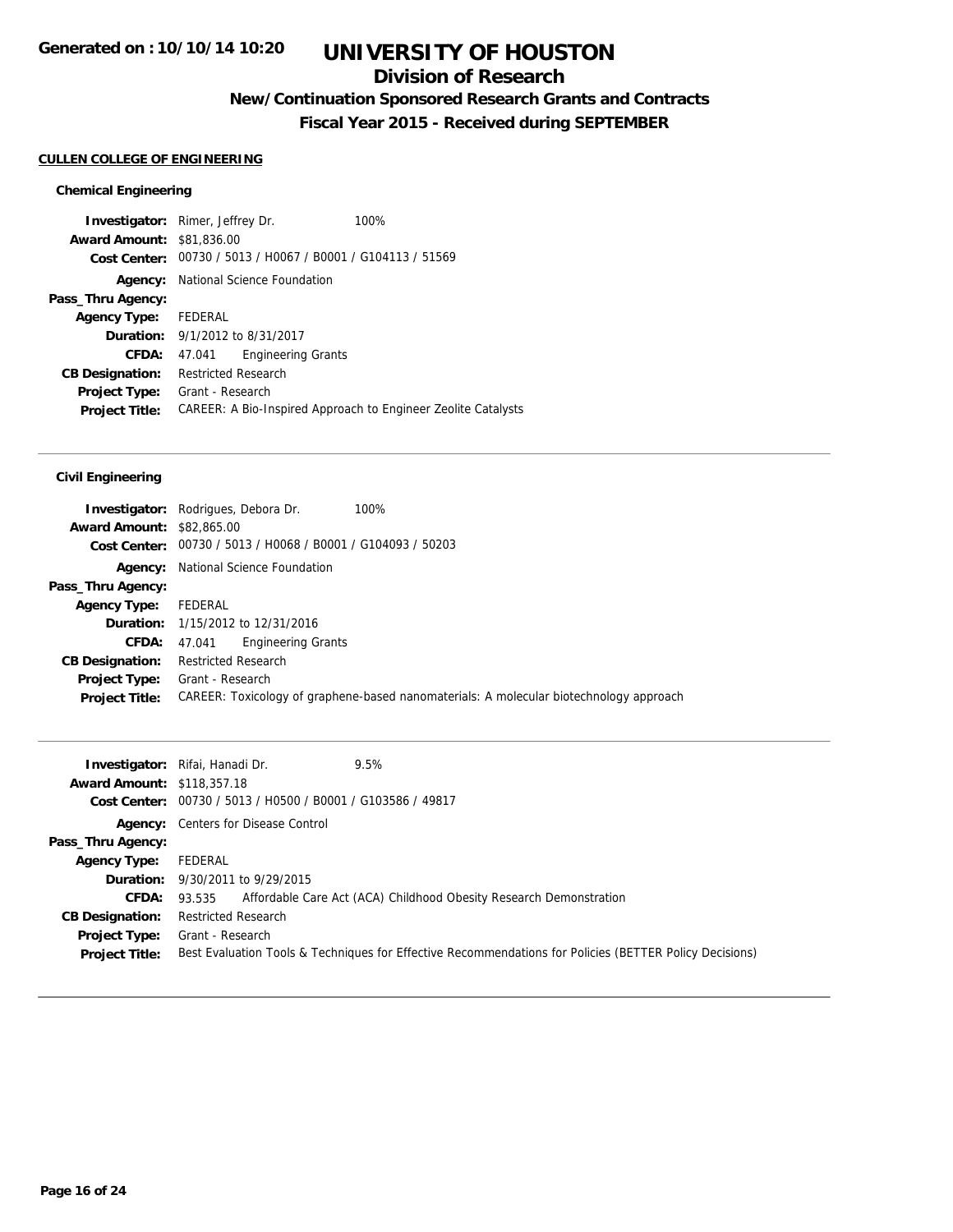## **Division of Research**

## **New/Continuation Sponsored Research Grants and Contracts**

**Fiscal Year 2015 - Received during SEPTEMBER**

#### **CULLEN COLLEGE OF ENGINEERING**

#### **Electrical & Computer Engineering**

| <b>Award Amount: \$175,000.00</b>                                                                                                              | Investigator: Chen, Jinghong<br>Cost Center: 00730 / 5013 / H0070 / B0001 / G108865 / 56066                                                                                                                  | 100%                                                                                                                                                            |
|------------------------------------------------------------------------------------------------------------------------------------------------|--------------------------------------------------------------------------------------------------------------------------------------------------------------------------------------------------------------|-----------------------------------------------------------------------------------------------------------------------------------------------------------------|
| Pass_Thru Agency:<br><b>Agency Type:</b><br><b>CFDA:</b><br><b>CB Designation:</b><br>Project Type:<br><b>Project Title:</b>                   | Agency: National Science Foundation<br><b>FEDERAL</b><br><b>Duration:</b> 9/6/2014 to 8/31/2015<br>47.049<br>Mathematical and Physical Sciences<br><b>Restricted Research</b><br>Grant - Research<br>Testing | MRI Consortium: Acquisition of Instrumentation for High-Speed/Radiation-Hard Optical Electronics Design and                                                     |
| Investigator: Han, Zhu Dr.<br><b>Award Amount: \$227,501.00</b>                                                                                | Cost Center: 00730 / 5013 / H0070 / B0001 / G108396 / 56067                                                                                                                                                  | 100%                                                                                                                                                            |
| Agency:<br>Pass_Thru Agency:<br><b>Agency Type:</b><br><b>CFDA:</b><br><b>CB Designation:</b><br><b>Project Type:</b><br><b>Project Title:</b> | National Science Foundation<br><b>FEDERAL</b><br><b>Duration:</b> 1/1/2015 to 12/31/2017<br>47.070<br><b>Restricted Research</b><br>Grant - Research                                                         | Computer and Information Science and Engineering (CISE)<br>EARS: Collaborative Research: When Social Meets Wireless in Cellular Device-to-Device Communications |
| <b>Award Amount: \$21,000.00</b>                                                                                                               | Investigator: Jackson, David R. Dr.<br>Cost Center: 00730 / 5013 / H0070 / B0001 / G107045 / 54584                                                                                                           | 50%<br>Agency: NASA - National Aeronautics and Space Administration - Johnson Space Center                                                                      |

**Pass\_Thru Agency:**

**Agency Type:** FEDERAL

**CB Designation:** Restricted Research

**Duration:** 9/13/2013 to 9/12/2015

**Project Type:** Co-Op Agreement - Research

**CFDA:** 43.009 Cross Agency Support

**Project Title:** Development of Novel Integrated Antennas for CubeSats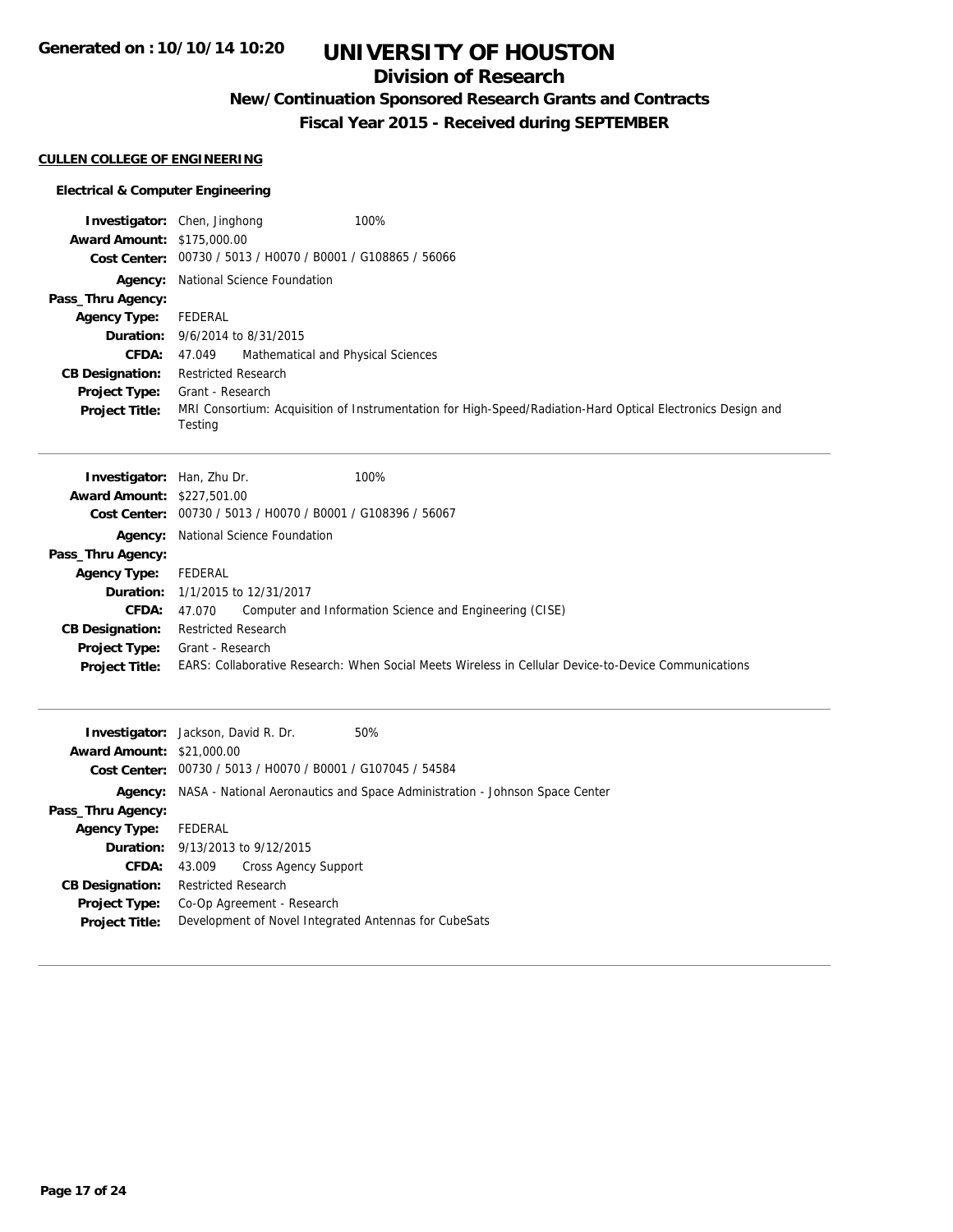## **Division of Research**

**New/Continuation Sponsored Research Grants and Contracts**

**Fiscal Year 2015 - Received during SEPTEMBER**

## **CULLEN COLLEGE OF ENGINEERING**

### **Electrical & Computer Engineering**

| <b>Investigator:</b> Chen, Ji Dr. |                                                                             |                                                             | 50%                                                   |
|-----------------------------------|-----------------------------------------------------------------------------|-------------------------------------------------------------|-------------------------------------------------------|
| <b>Award Amount: \$21,000.00</b>  |                                                                             |                                                             |                                                       |
|                                   |                                                                             | Cost Center: 00730 / 5013 / H0070 / B0001 / G107045 / 54584 |                                                       |
| Agency:                           | NASA - National Aeronautics and Space Administration - Johnson Space Center |                                                             |                                                       |
| Pass_Thru Agency:                 |                                                                             |                                                             |                                                       |
| <b>Agency Type:</b>               | FEDERAL                                                                     |                                                             |                                                       |
|                                   |                                                                             | <b>Duration:</b> 9/13/2013 to 9/12/2015                     |                                                       |
| <b>CFDA:</b>                      | 43.009                                                                      | Cross Agency Support                                        |                                                       |
| <b>CB Designation:</b>            | <b>Restricted Research</b>                                                  |                                                             |                                                       |
| <b>Project Type:</b>              | Co-Op Agreement - Research                                                  |                                                             |                                                       |
| <b>Project Title:</b>             |                                                                             |                                                             | Development of Novel Integrated Antennas for CubeSats |
|                                   |                                                                             |                                                             |                                                       |

| <b>Investigator:</b> Han, Zhu Dr. | 83.6%                                                                                                    |
|-----------------------------------|----------------------------------------------------------------------------------------------------------|
| <b>Award Amount: \$204,819.16</b> |                                                                                                          |
|                                   | Cost Center: 00730 / 5013 / H0070 / B0001 / G108192 / 55692                                              |
|                                   | <b>Agency:</b> National Science Foundation                                                               |
| Pass_Thru Agency:                 |                                                                                                          |
| <b>Agency Type:</b>               | FEDERAL                                                                                                  |
|                                   | <b>Duration:</b> 9/1/2014 to 8/31/2017                                                                   |
| <b>CFDA:</b> $47.041$             | <b>Engineering Grants</b>                                                                                |
| <b>CB Designation:</b>            | <b>Restricted Research</b>                                                                               |
| <b>Project Type:</b>              | Grant - Research                                                                                         |
| <b>Project Title:</b>             | Collaborative Research: Proactive Recovery of Electric Power Assets for Resiliency Enhancement (PREPARE) |

| <b>Investigator:</b> Han, Zhu Dr.<br><b>Award Amount: \$185,000.00</b> | Cost Center: 00730 / 5013 / H0070 / B0001 / G107625 / 55884 | 100%                                                                                                          |
|------------------------------------------------------------------------|-------------------------------------------------------------|---------------------------------------------------------------------------------------------------------------|
|                                                                        | <b>Agency:</b> National Science Foundation                  |                                                                                                               |
| Pass_Thru Agency:                                                      |                                                             |                                                                                                               |
| <b>Agency Type:</b>                                                    | FEDERAL                                                     |                                                                                                               |
|                                                                        | <b>Duration:</b> 9/1/2014 to 8/31/2017                      |                                                                                                               |
|                                                                        | Engineering Grants<br><b>CFDA:</b> $47.041$                 |                                                                                                               |
| <b>CB Designation:</b>                                                 | <b>Restricted Research</b>                                  |                                                                                                               |
| <b>Project Type:</b><br><b>Project Title:</b>                          | Grant - Research                                            | Collaborative Research: CCSS: D2D Wireless Networks: An Interference Nightmare or Resource Allocation Auspice |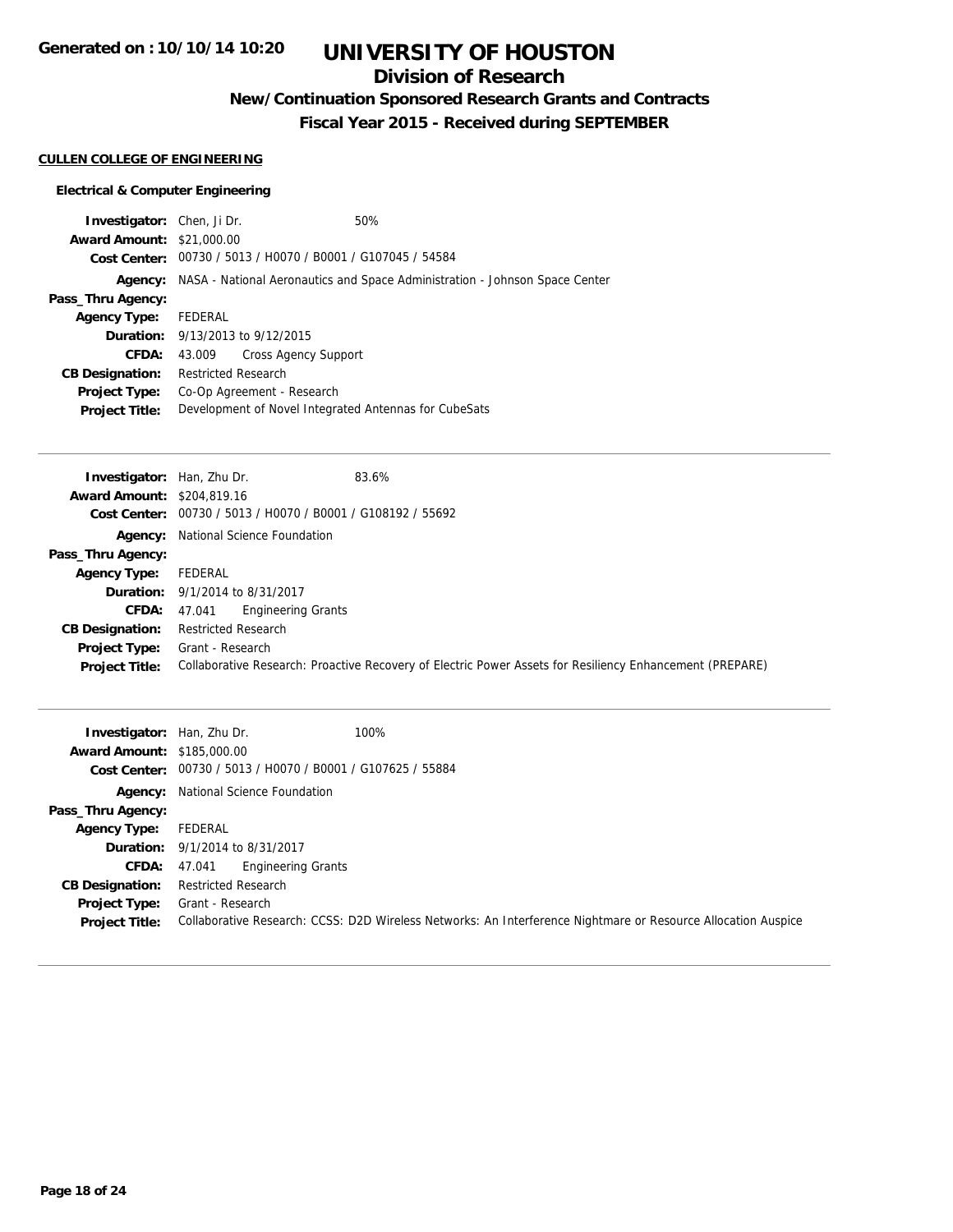## **Division of Research**

## **New/Continuation Sponsored Research Grants and Contracts**

**Fiscal Year 2015 - Received during SEPTEMBER**

#### **CULLEN COLLEGE OF ENGINEERING**

#### **Industrial Engineering**

**Investigator:** Khator, Suresh Dr. 16.4% **Award Amount:** \$40,179.84 **Cost Center:** 00730 / 5013 / H0070 / B0001 / G108192 / 55692 **Agency:** National Science Foundation **Pass\_Thru Agency: Agency Type:** FEDERAL **Duration:** 9/1/2014 to 8/31/2017 **CFDA:** 47.041 Engineering Grants **CB Designation:** Restricted Research **Project Type:** Grant - Research **Project Title:** Collaborative Research: Proactive Recovery of Electric Power Assets for Resiliency Enhancement (PREPARE)

#### **Mechanical Engineering**

|                                   | <b>Investigator:</b> Franchek, Matthew Dr.<br>50%                                                    |
|-----------------------------------|------------------------------------------------------------------------------------------------------|
| <b>Award Amount: \$160,000.00</b> |                                                                                                      |
|                                   | Cost Center: 00730 / 5013 / H0073 / B0001 / G108194 / 55763                                          |
| Agency:                           | National Science Foundation                                                                          |
| Pass_Thru Agency:                 |                                                                                                      |
| <b>Agency Type:</b>               | FEDERAL                                                                                              |
|                                   | <b>Duration:</b> 9/1/2014 to 8/31/2017                                                               |
| CFDA:                             | Engineering Grants<br>47.041                                                                         |
| <b>CB Designation:</b>            | <b>Restricted Research</b>                                                                           |
| <b>Project Type:</b>              | Grant - Research                                                                                     |
| <b>Project Title:</b>             | Automated Computational Modeling and Multi-Model Adaptive Control for Critical Patient Resuscitation |

|                                   | 50%<br><b>Investigator:</b> Grigoriadis, Karolos M. Dr.                                              |
|-----------------------------------|------------------------------------------------------------------------------------------------------|
| <b>Award Amount: \$160,000.00</b> |                                                                                                      |
|                                   | Cost Center: 00730 / 5013 / H0073 / B0001 / G108194 / 55763                                          |
|                                   | <b>Agency:</b> National Science Foundation                                                           |
| Pass_Thru Agency:                 |                                                                                                      |
| <b>Agency Type:</b>               | FEDERAL                                                                                              |
|                                   | <b>Duration:</b> 9/1/2014 to 8/31/2017                                                               |
| CFDA:                             | <b>Engineering Grants</b><br>47.041                                                                  |
| <b>CB Designation:</b>            | <b>Restricted Research</b>                                                                           |
| <b>Project Type:</b>              | Grant - Research                                                                                     |
| <b>Project Title:</b>             | Automated Computational Modeling and Multi-Model Adaptive Control for Critical Patient Resuscitation |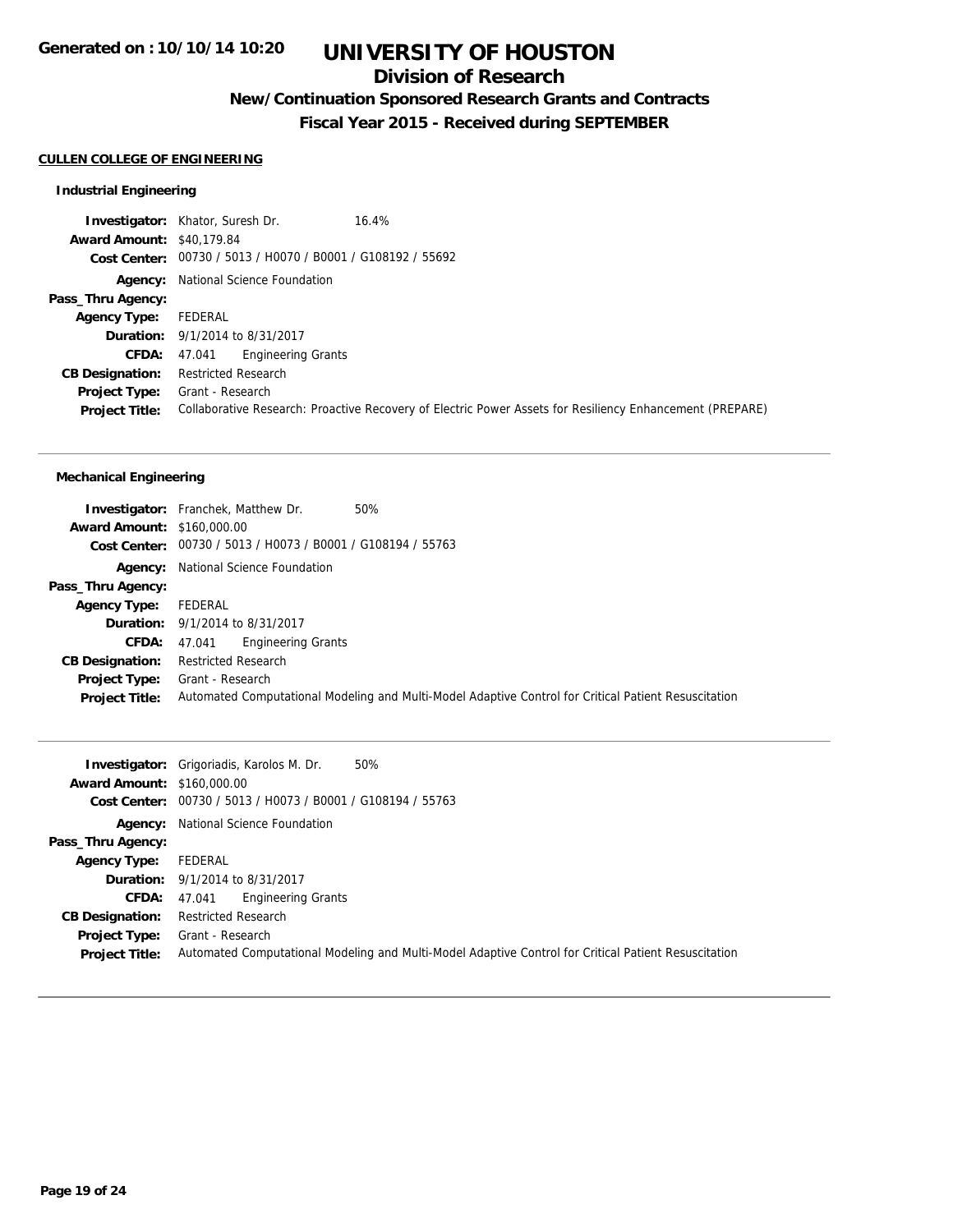## **Division of Research**

## **New/Continuation Sponsored Research Grants and Contracts**

**Fiscal Year 2015 - Received during SEPTEMBER**

#### **CULLEN COLLEGE OF ENGINEERING**

### **Mechanical Engineering**

|                                   | <b>Investigator:</b> Agrawal, Ashutosh Dr.                      | 100% |
|-----------------------------------|-----------------------------------------------------------------|------|
| <b>Award Amount: \$226,605.00</b> |                                                                 |      |
|                                   | Cost Center: 00730 / 5013 / H0073 / B0001 / G108183 / 55772     |      |
|                                   | <b>Agency:</b> National Science Foundation                      |      |
| Pass_Thru Agency:                 |                                                                 |      |
| <b>Agency Type:</b>               | FEDERAL                                                         |      |
|                                   | <b>Duration:</b> 9/1/2014 to 8/31/2017                          |      |
| <b>CFDA:</b>                      | <b>Engineering Grants</b><br>47.041                             |      |
| <b>CB Designation:</b>            | <b>Restricted Research</b>                                      |      |
| <b>Project Type:</b>              | Grant - Research                                                |      |
| <b>Project Title:</b>             | Collaborative research: mechanics of the nuclear lipid bilayers |      |

|                                  | <b>Investigator:</b> Dunbar, Bonnie Dr.<br>25%                                                                                                                                      |
|----------------------------------|-------------------------------------------------------------------------------------------------------------------------------------------------------------------------------------|
| <b>Award Amount: \$75,000.00</b> |                                                                                                                                                                                     |
| Cost Center:                     | 00730 / 5021 / H0102 / B0100 / C107517 / 55882                                                                                                                                      |
|                                  | <b>Agency:</b> Howard Hughes Medical Institute                                                                                                                                      |
| Pass_Thru Agency:                |                                                                                                                                                                                     |
| <b>Agency Type:</b>              | NON PROFIT                                                                                                                                                                          |
|                                  | <b>Duration:</b> 9/1/2014 to 8/31/2019                                                                                                                                              |
| CFDA:                            |                                                                                                                                                                                     |
| <b>CB Designation:</b>           | Non Restricted Research                                                                                                                                                             |
| <b>Project Type:</b>             | Grant - Research                                                                                                                                                                    |
| <b>Project Title:</b>            | Sustaining Excellence: Introduction of Freshmen Course Instructional Changes and Student Academic Support to<br>Increase the Six Year Graduation Rate (Persistence) of STEM Majors. |

## **DIVISION OF RESEARCH**

**Center for Advanced Computing and Data Systems**

| <b>Award Amount: \$77,953.50</b>              | <b>Investigator:</b> Cheung, Margaret Dr.<br>Cost Center: 00730 / 5013 / H0112 / B0001 / G102142 / 49699 | 25%                                                                |
|-----------------------------------------------|----------------------------------------------------------------------------------------------------------|--------------------------------------------------------------------|
| Agency:                                       | National Institute of General Medical Sciences                                                           |                                                                    |
| Pass_Thru Agency:                             |                                                                                                          |                                                                    |
| <b>Agency Type:</b>                           | FEDERAL                                                                                                  |                                                                    |
|                                               | <b>Duration:</b> 9/30/2011 to 8/31/2016                                                                  |                                                                    |
| CFDA:                                         | 93.859                                                                                                   | Pharmacology, Physiology, and Biological Chemistry Research        |
| <b>CB Designation:</b>                        | <b>Restricted Research</b>                                                                               |                                                                    |
| <b>Project Type:</b><br><b>Project Title:</b> | Grant - Research                                                                                         | Manipulating Signaling Proteins for Target Binding and Recognition |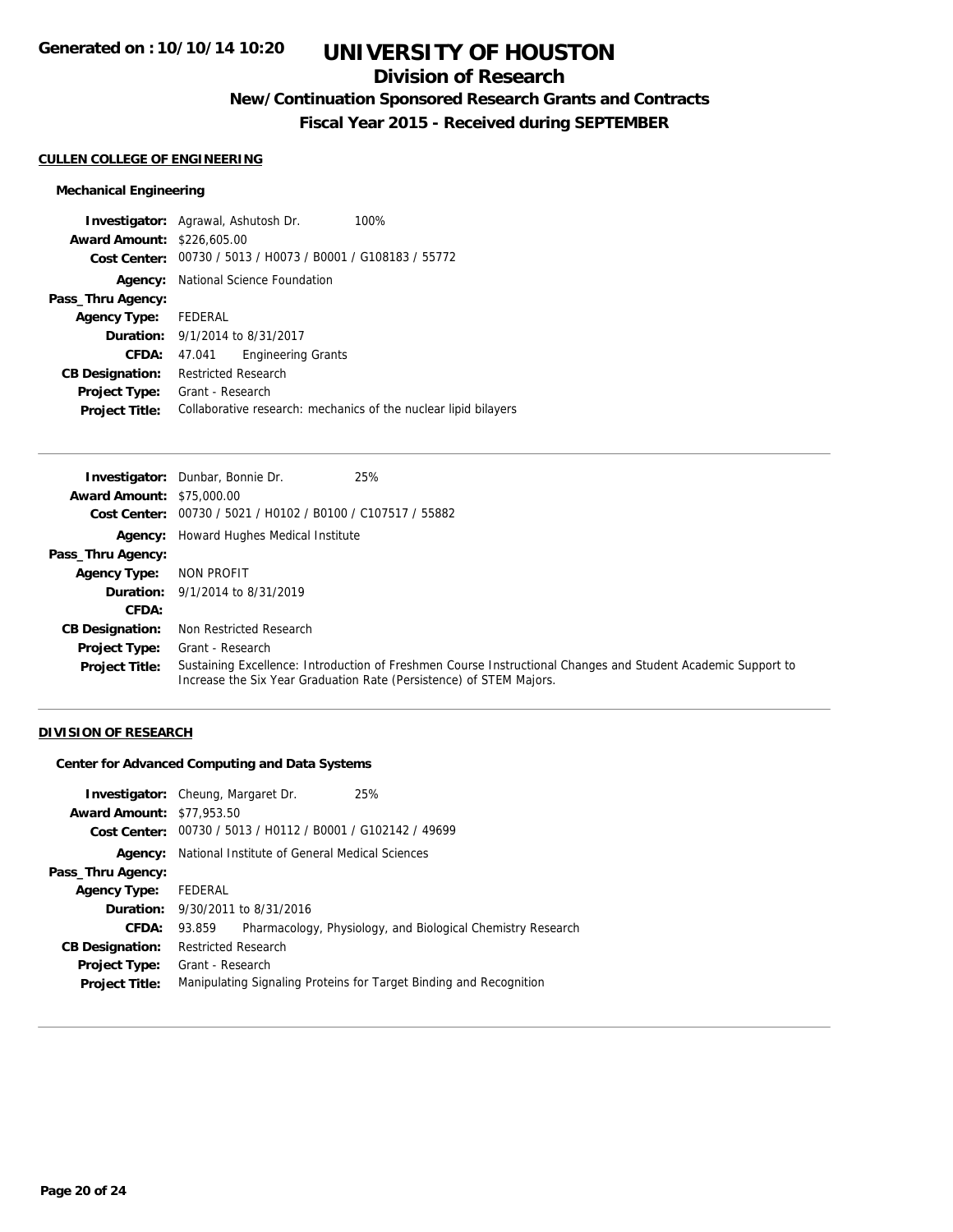## **Division of Research**

**New/Continuation Sponsored Research Grants and Contracts**

**Fiscal Year 2015 - Received during SEPTEMBER**

#### **DIVISION OF RESEARCH**

#### **Center for Biomedical & Environmental Genomics**

|                                  | <b>Investigator:</b> Chapman, Barbara M. Dr.<br>33%              |  |  |
|----------------------------------|------------------------------------------------------------------|--|--|
| <b>Award Amount: \$66,000.00</b> |                                                                  |  |  |
|                                  | Cost Center: 00730 / 5013 / H0108 / B0001 / G105009 / 51679      |  |  |
|                                  | <b>Agency:</b> U.S. Department of Energy                         |  |  |
| Pass_Thru Agency:                |                                                                  |  |  |
| <b>Agency Type:</b>              | FEDERAL                                                          |  |  |
|                                  | <b>Duration:</b> 9/1/2012 to 8/31/2015                           |  |  |
| CFDA:                            | Office of Energy Research Financial Assistance Program<br>81.049 |  |  |
| <b>CB Designation:</b>           | <b>Restricted Research</b>                                       |  |  |
| Project Type:                    | Co-Op Agreement - Research                                       |  |  |
| <b>Project Title:</b>            | An eXascale PRogramming Environment and System Software (XPRESS) |  |  |
|                                  |                                                                  |  |  |

#### **Institute for Molecular Design**

|                                  | <b>Investigator:</b> Cheung, Margaret Dr.                   | 10%                                                                |  |
|----------------------------------|-------------------------------------------------------------|--------------------------------------------------------------------|--|
| <b>Award Amount: \$31,181.40</b> |                                                             |                                                                    |  |
|                                  | Cost Center: 00730 / 5013 / H0112 / B0001 / G102142 / 49699 |                                                                    |  |
| Agency:                          | National Institute of General Medical Sciences              |                                                                    |  |
| Pass_Thru Agency:                |                                                             |                                                                    |  |
| <b>Agency Type:</b>              | FEDERAL                                                     |                                                                    |  |
|                                  | <b>Duration:</b> 9/30/2011 to 8/31/2016                     |                                                                    |  |
| <b>CFDA:</b>                     | 93.859                                                      | Pharmacology, Physiology, and Biological Chemistry Research        |  |
| <b>CB Designation:</b>           | <b>Restricted Research</b>                                  |                                                                    |  |
| <b>Project Type:</b>             | Grant - Research                                            |                                                                    |  |
| <b>Project Title:</b>            |                                                             | Manipulating Signaling Proteins for Target Binding and Recognition |  |
|                                  |                                                             |                                                                    |  |

#### **Texas Obesity Research Center**

| <b>Award Amount: \$74,751.90</b> | 6%<br><b>Investigator:</b> Layne, Charles S. Dr.<br>Cost Center: 00730 / 5013 / H0500 / B0001 / G103586 / 49817 |
|----------------------------------|-----------------------------------------------------------------------------------------------------------------|
|                                  | <b>Agency:</b> Centers for Disease Control                                                                      |
| Pass_Thru Agency:                |                                                                                                                 |
| <b>Agency Type:</b>              | FEDERAL                                                                                                         |
|                                  | <b>Duration:</b> 9/30/2011 to 9/29/2015                                                                         |
| <b>CFDA:</b>                     | 93.535 Affordable Care Act (ACA) Childhood Obesity Research Demonstration                                       |
| <b>CB Designation:</b>           | Restricted Research                                                                                             |
| <b>Project Type:</b>             | Grant - Research                                                                                                |
| <b>Project Title:</b>            | Best Evaluation Tools & Techniques for Effective Recommendations for Policies (BETTER Policy Decisions)         |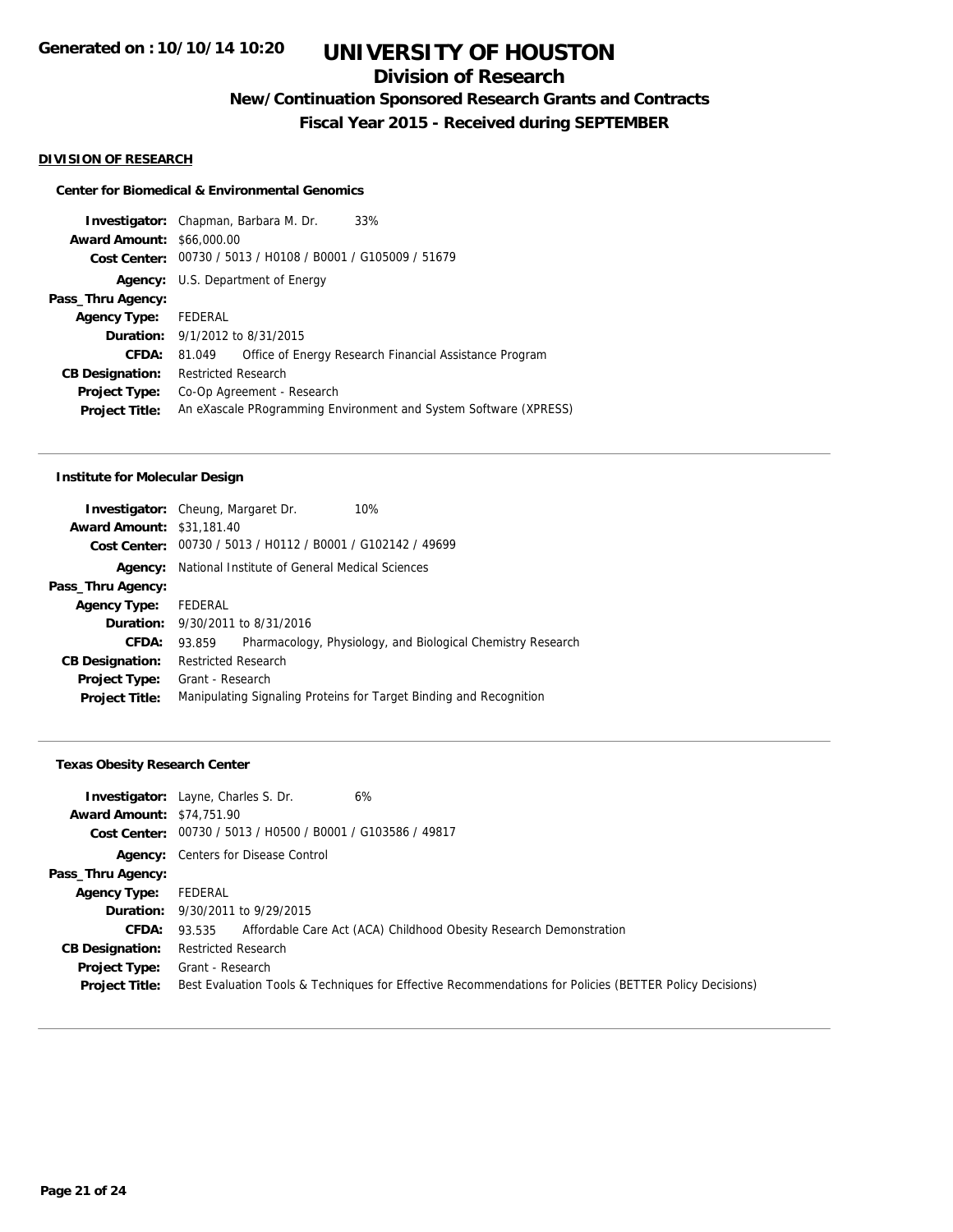## **Division of Research**

## **New/Continuation Sponsored Research Grants and Contracts**

**Fiscal Year 2015 - Received during SEPTEMBER**

### **DIVISION OF RESEARCH**

### **Texas Obesity Research Center**

|                                   | <b>Investigator: O'Connor, Daniel Dr.</b><br>45%                                                        |
|-----------------------------------|---------------------------------------------------------------------------------------------------------|
| <b>Award Amount: \$560,639.25</b> |                                                                                                         |
|                                   | Cost Center: 00730 / 5013 / H0500 / B0001 / G103586 / 49817                                             |
|                                   | <b>Agency:</b> Centers for Disease Control                                                              |
| Pass_Thru Agency:                 |                                                                                                         |
| Agency Type:                      | FEDERAL                                                                                                 |
|                                   | <b>Duration:</b> 9/30/2011 to 9/29/2015                                                                 |
|                                   | <b>CFDA:</b> 93.535 Affordable Care Act (ACA) Childhood Obesity Research Demonstration                  |
| <b>CB Designation:</b>            | Restricted Research                                                                                     |
| <b>Project Type:</b>              | Grant - Research                                                                                        |
| <b>Project Title:</b>             | Best Evaluation Tools & Techniques for Effective Recommendations for Policies (BETTER Policy Decisions) |

|                                   | <b>Investigator:</b> Ledoux, Tracey Dr.<br>8.5%                                                         |
|-----------------------------------|---------------------------------------------------------------------------------------------------------|
| <b>Award Amount: \$105,898.53</b> |                                                                                                         |
|                                   | Cost Center: 00730 / 5013 / H0500 / B0001 / G103586 / 49817                                             |
|                                   | <b>Agency:</b> Centers for Disease Control                                                              |
| Pass_Thru Agency:                 |                                                                                                         |
| <b>Agency Type:</b>               | FEDERAL                                                                                                 |
|                                   | <b>Duration:</b> 9/30/2011 to 9/29/2015                                                                 |
| <b>CFDA:</b>                      | Affordable Care Act (ACA) Childhood Obesity Research Demonstration<br>93.535                            |
| <b>CB Designation:</b>            | <b>Restricted Research</b>                                                                              |
| <b>Project Type:</b>              | Grant - Research                                                                                        |
| <b>Project Title:</b>             | Best Evaluation Tools & Techniques for Effective Recommendations for Policies (BETTER Policy Decisions) |

## **TIMES**

|                                   | 24%<br><b>Investigator:</b> Carlson, Coleen Dr.                                                         |
|-----------------------------------|---------------------------------------------------------------------------------------------------------|
| <b>Award Amount: \$299,007.60</b> |                                                                                                         |
|                                   | Cost Center: 00730 / 5013 / H0500 / B0001 / G103586 / 49817                                             |
|                                   | <b>Agency:</b> Centers for Disease Control                                                              |
| Pass_Thru Agency:                 |                                                                                                         |
| <b>Agency Type:</b>               | FEDERAL                                                                                                 |
|                                   | <b>Duration:</b> 9/30/2011 to 9/29/2015                                                                 |
| <b>CFDA:</b>                      | Affordable Care Act (ACA) Childhood Obesity Research Demonstration<br>93.535                            |
| <b>CB Designation:</b>            | <b>Restricted Research</b>                                                                              |
| <b>Project Type:</b>              | Grant - Research                                                                                        |
| <b>Project Title:</b>             | Best Evaluation Tools & Techniques for Effective Recommendations for Policies (BETTER Policy Decisions) |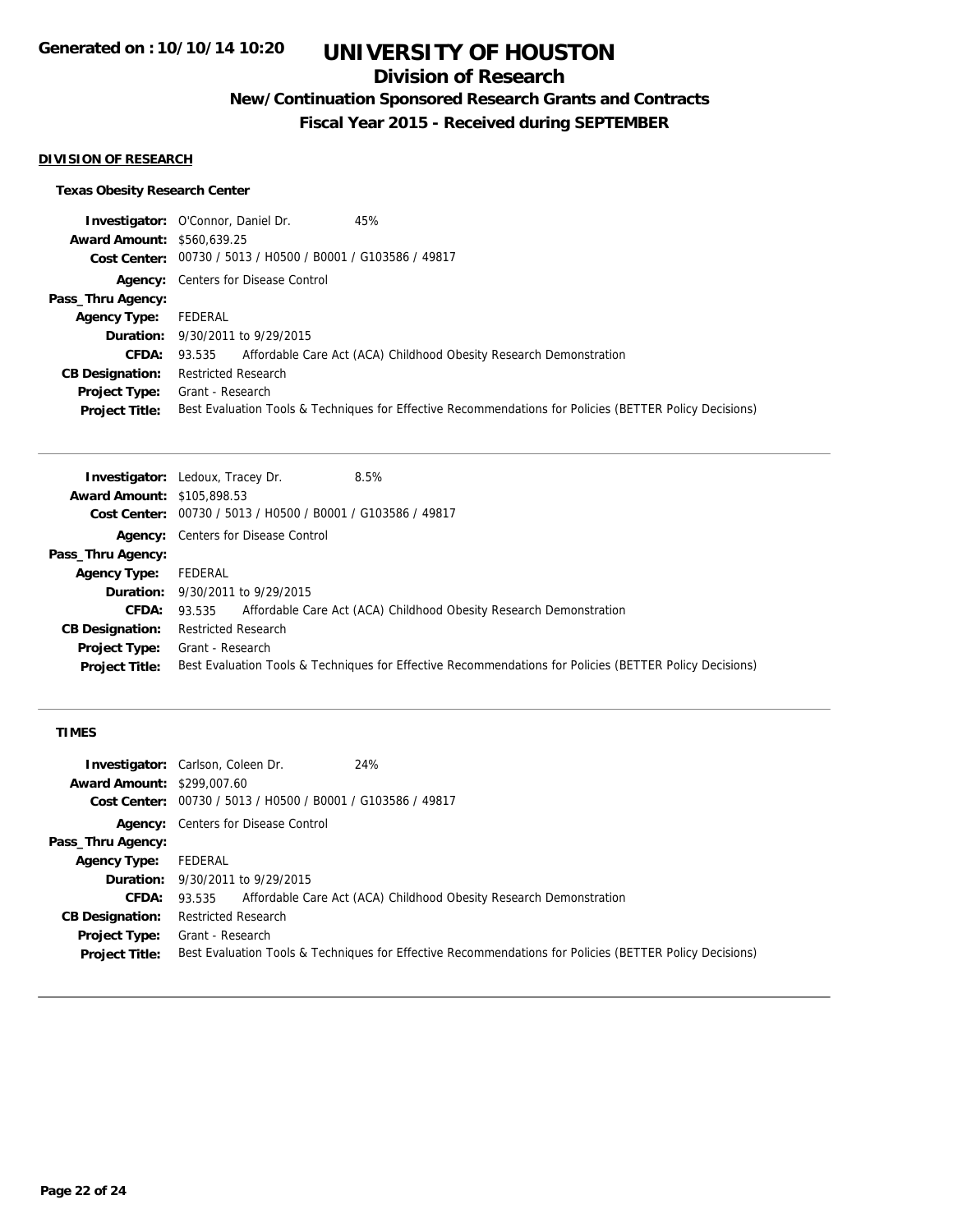## **Division of Research**

## **New/Continuation Sponsored Research Grants and Contracts**

**Fiscal Year 2015 - Received during SEPTEMBER**

#### **DIVISION OF RESEARCH**

### **TIMES**

|                                  | <b>Investigator:</b> Stuebing, Karla Dr.       | 5%                                                                                |
|----------------------------------|------------------------------------------------|-----------------------------------------------------------------------------------|
| <b>Award Amount: \$15,668.75</b> |                                                |                                                                                   |
| Cost Center:                     | 00730 / 5013 / H0114 / B0001 / G107557 / 55916 |                                                                                   |
| Agency:                          | National Eye Institute                         |                                                                                   |
| Pass_Thru Agency:                |                                                |                                                                                   |
| <b>Agency Type:</b>              | FEDERAL                                        |                                                                                   |
|                                  | <b>Duration:</b> $9/1/2014$ to $6/30/2019$     |                                                                                   |
| CFDA:                            | 93.867 Vision Research                         |                                                                                   |
| <b>CB Designation:</b>           | Restricted Research                            |                                                                                   |
| Project Type:                    | Grant - Research                               |                                                                                   |
| <b>Project Title:</b>            |                                                | Identification of optimum spectacle prescriptions for patients with Down syndrome |

|                                 | <b>Investigator:</b> Pavlidis, Ioannis Dr.                     | 50%                                                                                     |
|---------------------------------|----------------------------------------------------------------|-----------------------------------------------------------------------------------------|
| <b>Award Amount: \$8,635.50</b> |                                                                |                                                                                         |
|                                 | Cost Center: 00730 / 5016 / H0288 / B0001 / G108988 / 56085    |                                                                                         |
|                                 | <b>Agency:</b> University of Texas Medical Branch at Galveston |                                                                                         |
| Pass_Thru Agency:               |                                                                |                                                                                         |
| Agency Type: STATE              |                                                                |                                                                                         |
|                                 | <b>Duration:</b> 9/1/2014 to 5/31/2015                         |                                                                                         |
| CFDA:                           |                                                                |                                                                                         |
| <b>CB Designation:</b>          | <b>Restricted Research</b>                                     |                                                                                         |
| Project Type:                   | Grant - Research                                               |                                                                                         |
| <b>Project Title:</b>           |                                                                | Bridging genetic and phenotypic methods in human studies (Grad Student: Kamil Khanipov) |
|                                 |                                                                |                                                                                         |

### **GRADUATE COLLEGE OF SOCIAL WORK**

#### **Child & Family for Innovative Research**

| <b>Award Amount: \$12,458.65</b> | $1\%$<br><b>Investigator:</b> Kao, Dennis Dr.<br>Cost Center: 00730 / 5013 / H0500 / B0001 / G103586 / 49817 |
|----------------------------------|--------------------------------------------------------------------------------------------------------------|
|                                  | <b>Agency:</b> Centers for Disease Control                                                                   |
| Pass_Thru Agency:                |                                                                                                              |
| <b>Agency Type:</b>              | FEDERAL                                                                                                      |
|                                  | <b>Duration:</b> 9/30/2011 to 9/29/2015                                                                      |
|                                  | <b>CFDA:</b> 93.535 Affordable Care Act (ACA) Childhood Obesity Research Demonstration                       |
| <b>CB Designation:</b>           | <b>Restricted Research</b>                                                                                   |
| <b>Project Type:</b>             | Grant - Research                                                                                             |
| <b>Project Title:</b>            | Best Evaluation Tools & Techniques for Effective Recommendations for Policies (BETTER Policy Decisions)      |